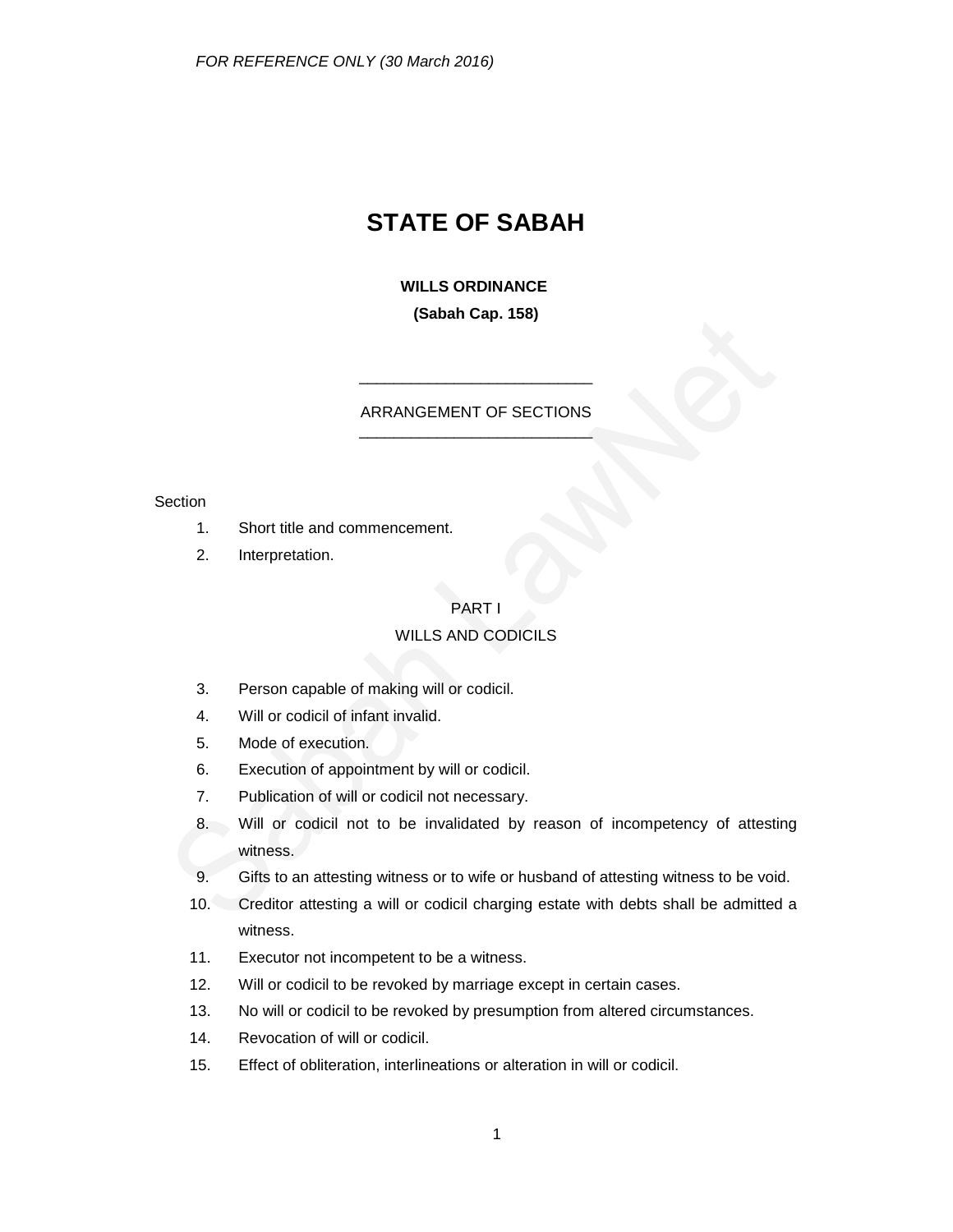- 16. Revival of revoked will or codicil.
- 17. Subsequent transfer or assignment or other acts not to prevent operation of will or codicil.
- 18. Will or codicil shall be construed to speak from the death of the testator.
- 19. Residuary devises or bequests shall include property comprised in lapsed and void devises or bequests.
- 20. General devise or bequest of estate or property shall include property over which the testator has general power of appointment.
- 21. Devise or bequest without words of limitation.

#### PART II

### CONSTRUCTION OF WILLS AND CODICILS

- 22. Wording of will or codicil.
- 23. Inquiries to determine questions as to object or subject of will or codicil.
- 24. Misnomer or misdescription of object.
- 25. When words may be supplied.
- 26. Rejection of erroneous particulars in description of subject.
- 27. When part of description may not be rejected as erroneous.
- 28. Extrinsic evidence admissible in cases of latent ambiguity.
- 29. Extrinsic evidence inadmissible in case of patent ambiguity or deficiency.
- 30. Meaning of clause to be collected from entire will.
- 31. When words may be understood in restricted sense, and when in sense wider than usual.
- 32. Which of two possible constructions preferred.
- 33. No part rejected, if it can be reasonably construed.
- 34. Interpretation of words repeated in different parts of will or codicil.
- 35. Testator's intention to be effectuated as far as possible.
- 36. The last of two inconsistent clauses prevails.
- 37. Will, codicil, devise or bequest void for uncertainty.
- 38. Words describing subject refer to property answering description at testator's death.
- 39. Implied gift to objects of power in default of appointment.
- 40. Devise or bequest to "heirs", etc., of particular person without qualifying terms.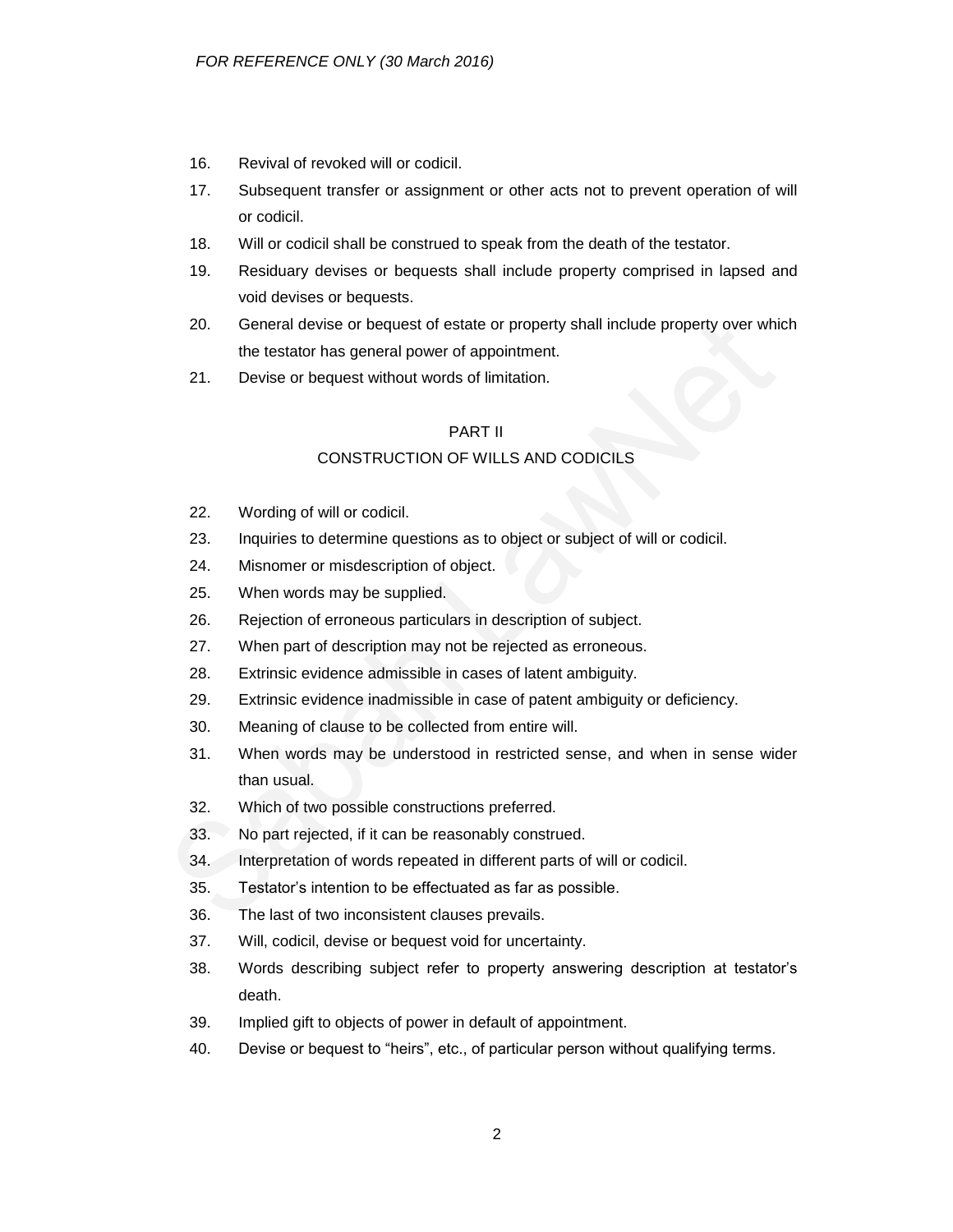- 41. Devise or bequest to "representatives", etc., of particular person.
- 42. Devise or bequest in alternative.
- 43. Effect of words describing a class added to devise or bequest to person.
- 44. Devise or bequest to class of persons under general description.
- 45. Construction of terms.
- 46. Words expressing relationship denote only legitimate relatives or failing such relatives, reputed legitimate.
- 47. Rules of construction where will or codicil purports to make two devises or bequests to same person.
- 48. Constitution of residuary legatee.
- 49. Property to which residuary legatee entitled.
- 50. Time of vesting legacy in general terms.
- 51. In what case legacy lapses.
- 52. Legacy does not lapse if one of two joint legatees dies before testator.
- 53. Effect of words showing testator's intention to give distinct shares.
- 54. When lapsed share goes as undisposed of.
- 55. When devise or bequest to testator's child or lineal descendant does not lapse on his death in testator's lifetime.
- 56. Devise or bequest to A for benefit of B does not lapse by A's death.
- 57. Survivorship in case of devise or bequest to described class.

### PART III

### VOID DEVISES AND BEQUESTS

- 58. Devise or bequest to person by particular description who is not in existence at testator's death.
- 59. Devise or bequest to person not in existence at testator's death, subject to prior devise or bequest.
- 60. Rule against perpetuity.
- 61. Devise or bequest to a class some of whom may come under rules in sections 59 and 60.
- 62. Devise or bequest to take effect on failure of devise or bequest void under sections 59, 60 and 61.
- 63. General restrictions on accumulation of income.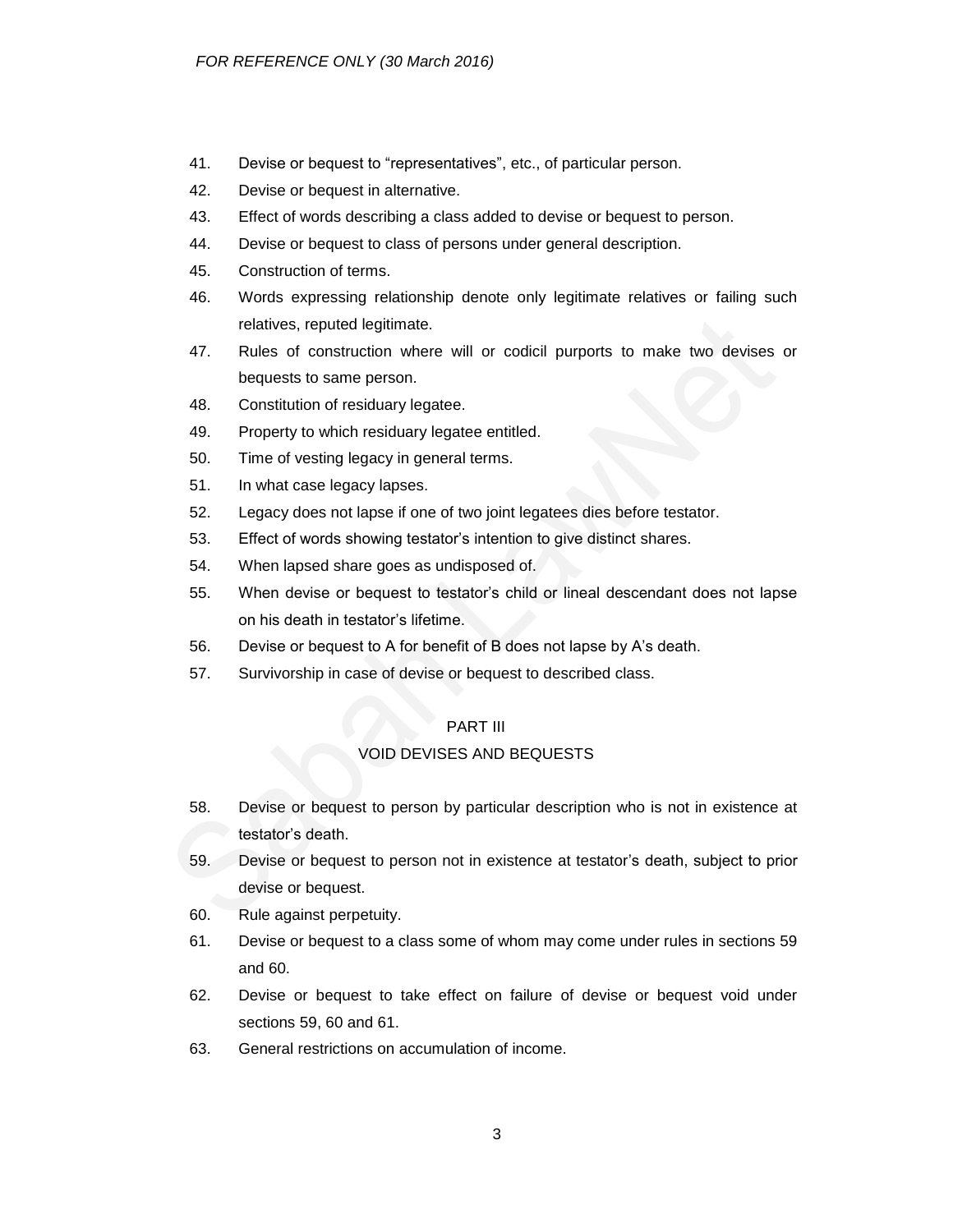### PART IV

#### VESTING OF LEGACIES

- 64. Date of vesting of legacy when payment or possession postponed.
- 65. Date of vesting when legacy contingent upon specified uncertain event.
- 66. Vesting of interest in devise or bequest to such members of a class as shall have attained particular age.

### PART V

### ONEROUS DEVISES OR BEQUESTS

- 67. Onerous devises or bequests.
- 68. One of two separate and independent devises or bequests to same person may be accepted, and other refused.

### PART VI

### CONTINGENT DEVISES OR BEQUESTS

- 69. Devise or bequest contingent upon specified uncertain event no time being mentioned for its occurrence.
- 70. Devise or bequest to such of certain persons as shall be surviving at some period not specified.

### PART VII

### CONDITIONAL DEVISES OR BEQUESTS

- 71. Devise or bequest upon impossible condition.
- 72. Devise or bequest upon illegal or immoral condition.
- 73. Fulfilment of condition precedent to vesting of legacy.
- 74. Devise or bequest to A and on failure of prior devise or bequest to B.
- 75. When second devise or bequest not to take effect on failure of first.
- 76. Devise or bequest over, conditional upon happening of specified uncertain event.
- 77. Condition must be strictly fulfilled.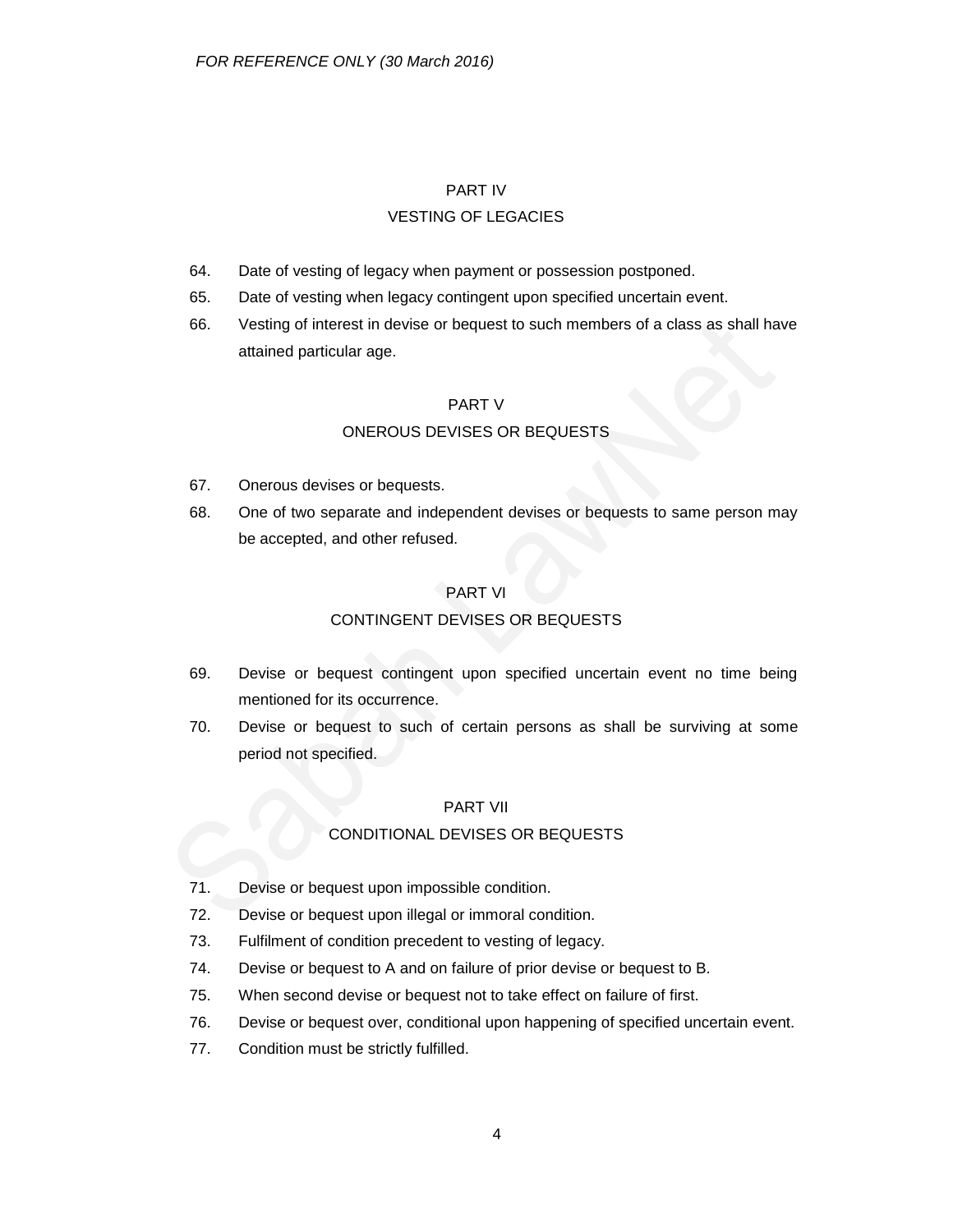- 78. Original devise or bequest not affected by invalidity of second.
- 79. Devise or bequest conditional that it shall cease to have effect in case a specified uncertain event shall happen or not happen.
- 80. Such condition must not be invalid under section 65.
- 81. Result of legatee rendering impossible or indefinitely postponing act for which no time specified, and on non-performance of which subject matter to go over.
- 82. Performance of condition, precedent or subsequent within specified time. Further time in case of fraud.

### PART VIII

## DEVISES OR BEQUESTS WITH DIRECTIONS AS TO APPLICATION OR ENJOYMENT

- 83. Direction that fund be employed in particular manner following absolute devise or bequest of same to or for benefit of any person.
- 84. Direction that mode of enjoyment of absolute devise or bequest is to be restricted, to secure specified benefit for legatee.
- 85. Bequest of fund for certain purposes, some of which cannot be fulfilled.

## PART IX

## DEVISES OR BEQUESTS TO AN EXECUTOR

86. Legatee named as executor cannot take unless he shows intention to act as executor.

### PART X

### SPECIFIC LEGACIES

- 87. Specific legacy defined.
- 88. Bequest of certain sum where stocks, etc., in which invested are described.
- 89. Bequest of stock where testator had, at date of will, equal or greater amount of stock of same kind.
- 90. Bequest of money where not payable until part of testator's property disposed of in certain manner.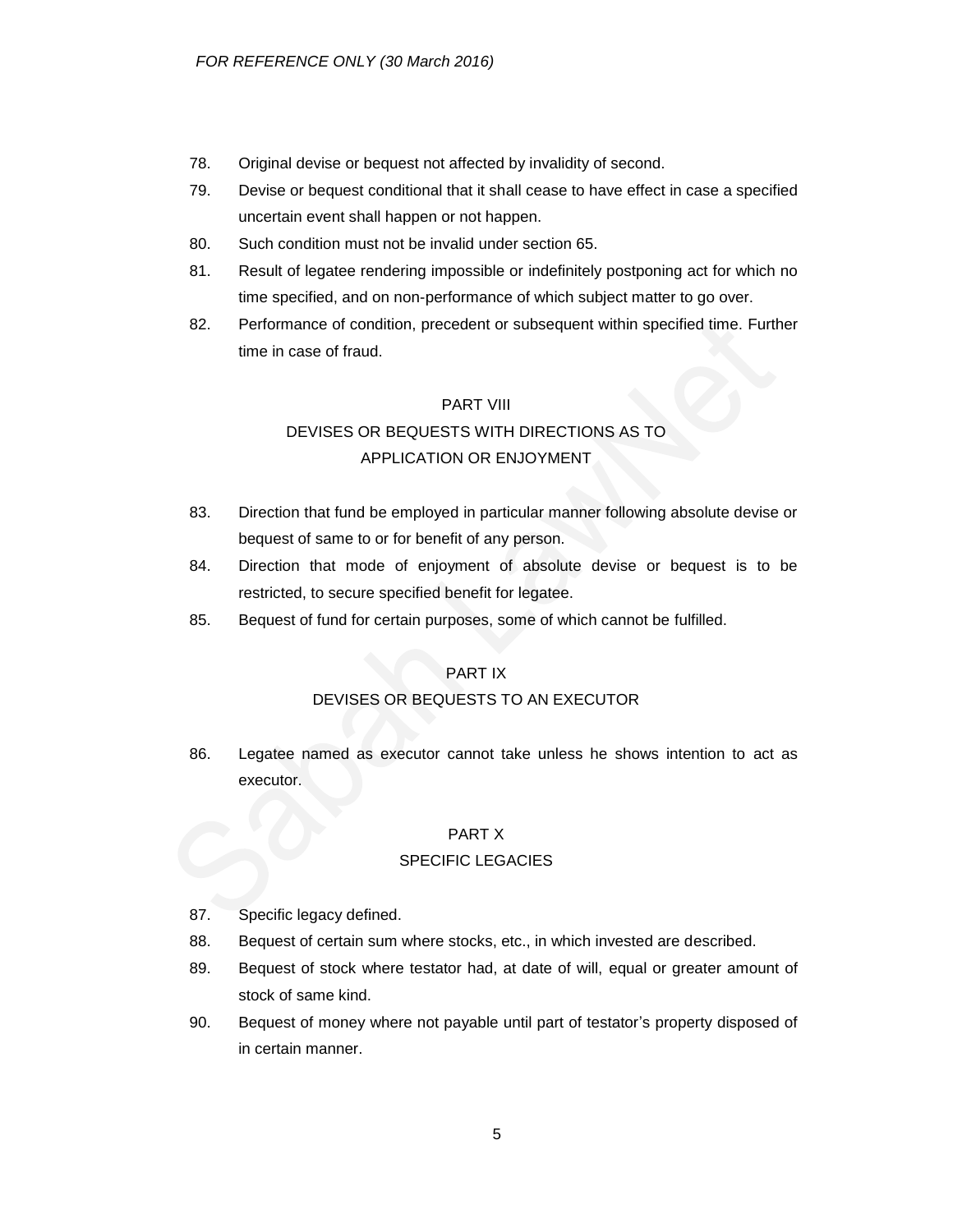- 91. When enumerated articles not deemed specifically devised or bequeathed.
- 92. Retention, in form, of specified devise or bequest to several persons in succession.
- 93. Sale and investment of proceeds of property devised or bequeathed to two or more persons in succession.
- 94. Where deficiency of assets to pay legacies, specific legacy not abate with general legacies.

#### PART XI

#### DEMONSTRATIVE LEGACIES

- 95. Demonstrative legacy defined.
- 96. Order of payment when legacy directed to be paid out of fund the subject of specific legacy.

## PART XII ADEMPTION OF LEGACIES

- 97. Ademption explained.
- 98. Non-ademption of demonstrative legacy.
- 99. Ademption of specific bequest of right to receive something from third party.
- 100. Ademption *pro tanto* by testator's receipt of part of entire thing specifically bequeathed.
- 101. Ademption *pro tanto* by testator's receipt of portion of entire fund of which portion has been specifically bequeathed.
- 102. Order of payment where portion of fund specifically bequeathed to one legatee, and legacy charged on same fund to another, and, testator having received portion of that fund, remainder insufficient to pay both legacies.
- 103. Ademption where stock specifically bequeathed, does not exist at testator's death.
- 104. Ademption *pro tanto* where stock, specifically bequeathed, exists in part only at testator's death.
- 105. Non-ademption of specific bequest of goods described as connected with certain place, by reason of removal.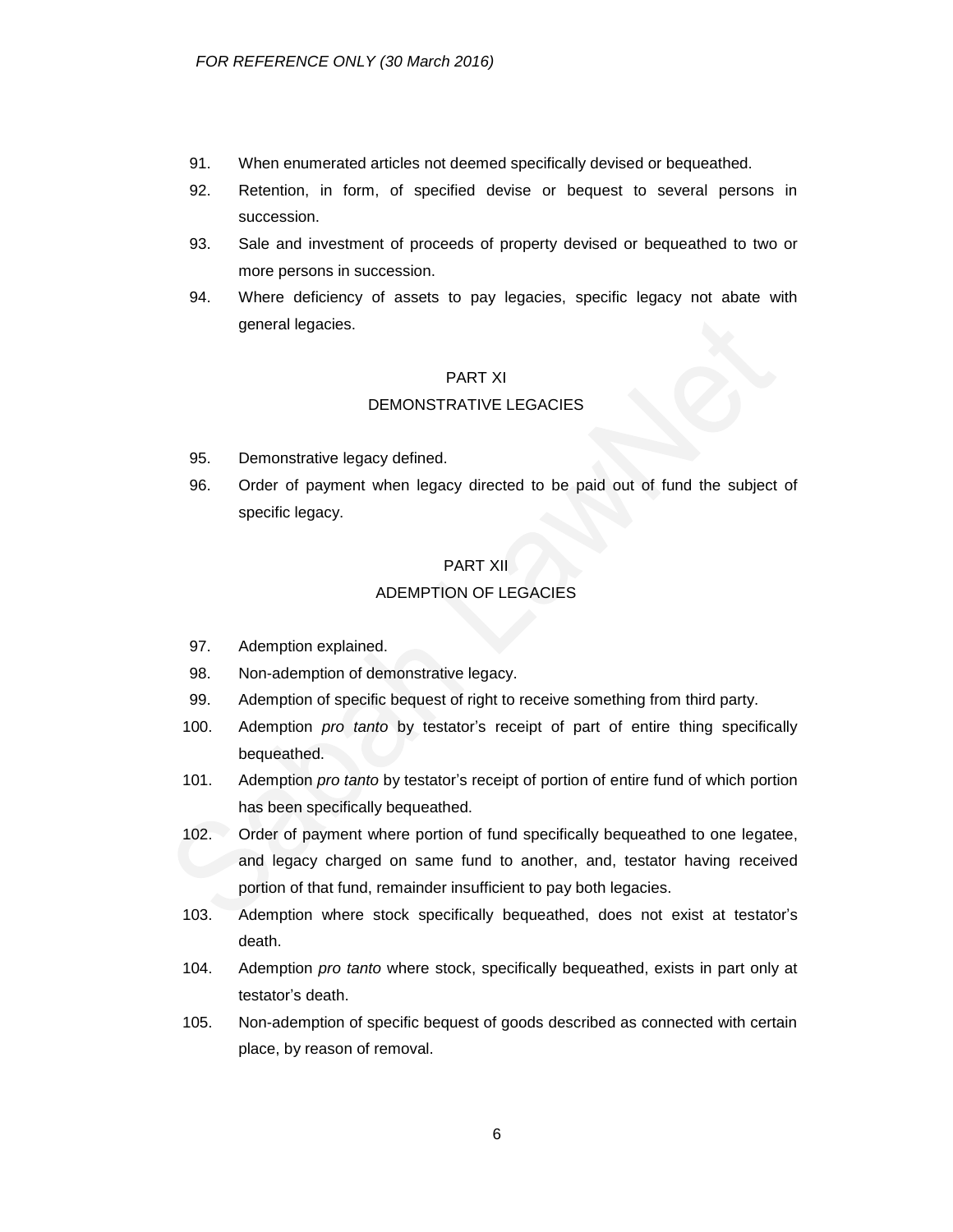- 106. When removal of thing bequeathed does not constitute ademption.
- 107. When thing bequeathed is a valuable to be received by testator from third person and testator himself, or his representative, receives it.
- 108. Change by operation of law of subject of specific bequest between date of will and testator's death.
- 109. Change of subject without testator's knowledge.
- 110. Stock specifically bequeathed lent to third party on condition that it be replaced.
- 111. Stock specifically bequeathed sold but replaced, and belonging to testator at his death.

### PART XIII

## PAYMENT OF LIABILITIES IN RESPECT OF SUBJECT OF DEVISE OR BEQUEST

- 112. Non-liability of executor to exonerate specific legacies.
- 113. Completion of testator's title to things devised or bequeathed to be at cost of his estate.
- 114. Exoneration of legatee's property for which land revenue rent or rate payable periodically.
- 115. Exoneration of specific legatee's stock in joint company.

## PART XIV

## BEQUESTS OF THINGS DESCRIBED IN GENERAL TERMS

116. Bequest of things described in general terms.

## PART XV

## BEQUESTS OF THE INTEREST OR PRODUCE OF A FUND

117. Bequests of the interest or produce of a fund.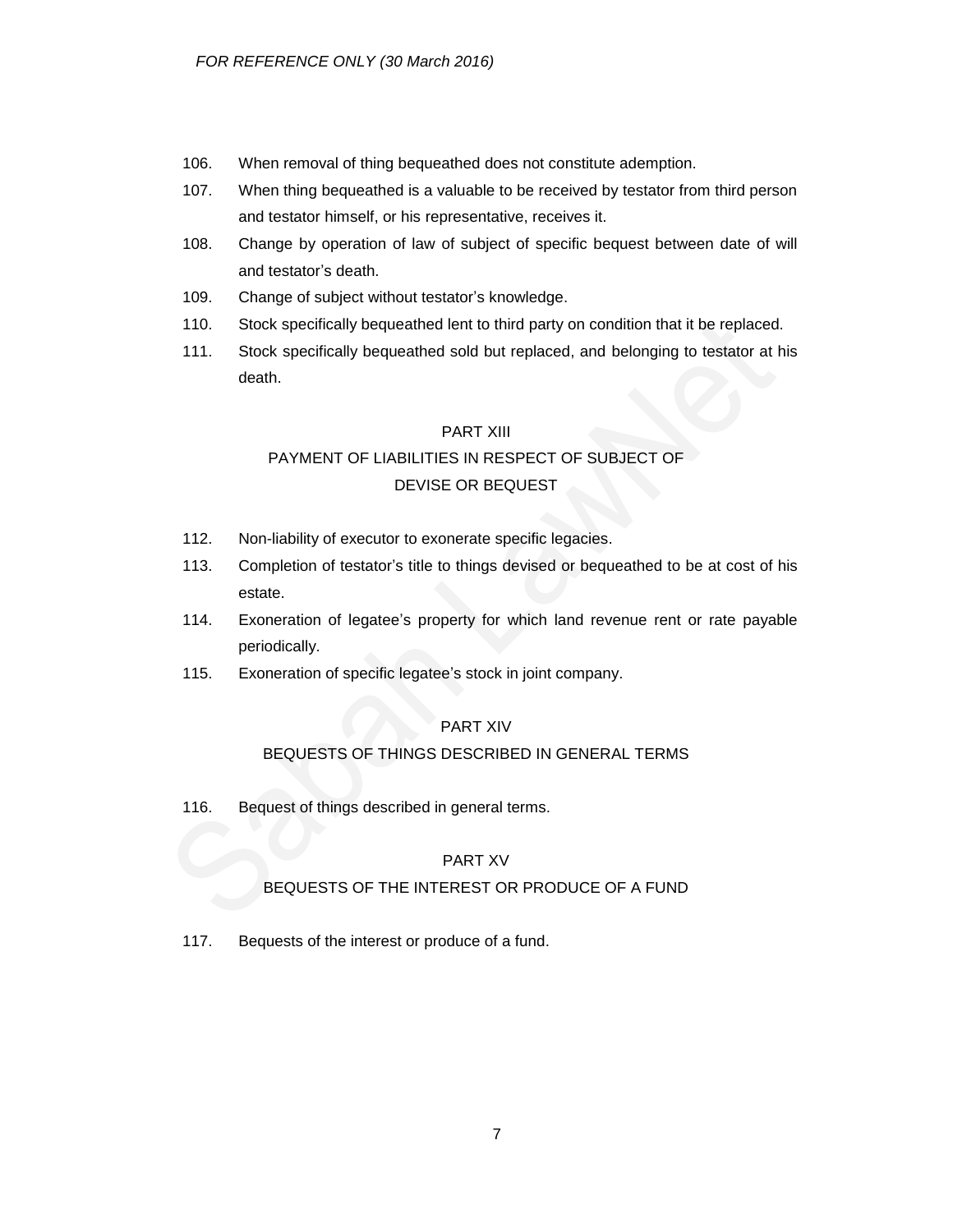#### PART XVI

### BEQUESTS OF ANNUITIES

- 118. Annuity created by will payable for life only unless contrary intention appears by will.
- 119. Period of vesting where will directs that annuity be provided out of proceeds of property, or out of property generally, or where money bequeathed to be invested in purchase of annuity.
- 120. Abatement of annuity.
- 121. Where gift of annuity and residuary gift, whole annuity to be first satisfied.

#### PART XVII

### LEGACIES TO CREDITORS AND PORTIONERS

- 122. Creditor *prima facie* entitled to legacy as well as debt.
- 123. Child *prima facie* entitled to legacy as well as portion.
- 124. No ademption by subsequent provision for legatee.

### PART XVIII

### **ELECTION**

- 125. Circumstances in which election takes place.
- 126. Devolution of interest relinquished by owner.
- 127. Testator's belief as to his ownership immaterial.
- 128. Devise or bequest for person's benefit how regarded for purpose of election.
- 129. Person deriving benefit indirectly not put to election.
- 130. Person taking in individual capacity under will or codicil may in other character elect to take in opposition.
- 131. Exception to provisions of last sections.
- 132. When acceptance of benefit given by will or codicil constitutes election to take under will or codicil.
- 133. Circumstances in which knowledge or waiver is presumed or inferred.
- 134. When testator's representatives may call upon legatee to elect.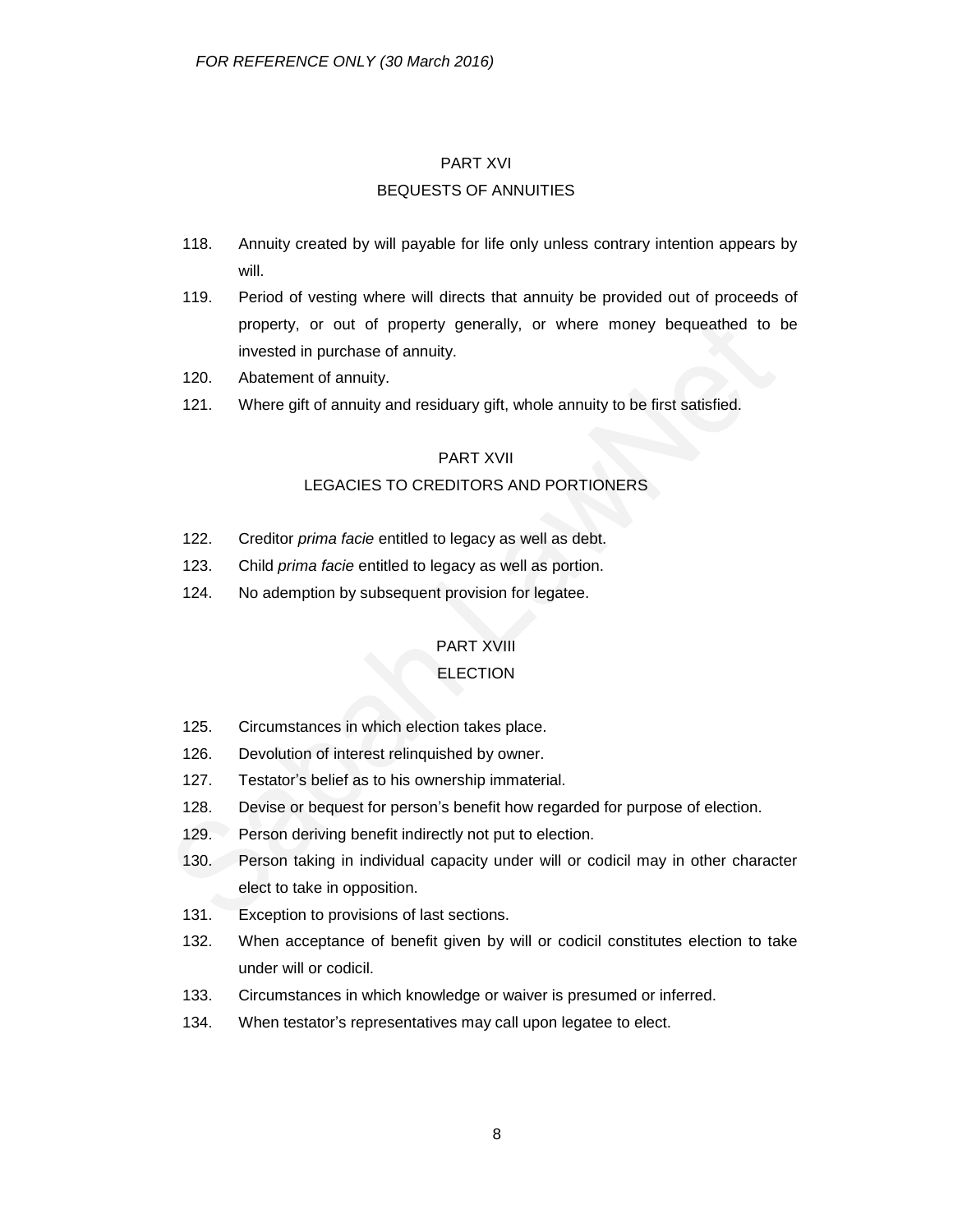## PART XIX GIFTS IN CONTEMPLATION OF DEATH

135. Property transferable by gift made in contemplation of death.

## PART XX

## PRIVILEGED WILLS

- 137. Privileged wills.
- 138. Mode of making, and rules for executing privileged wills.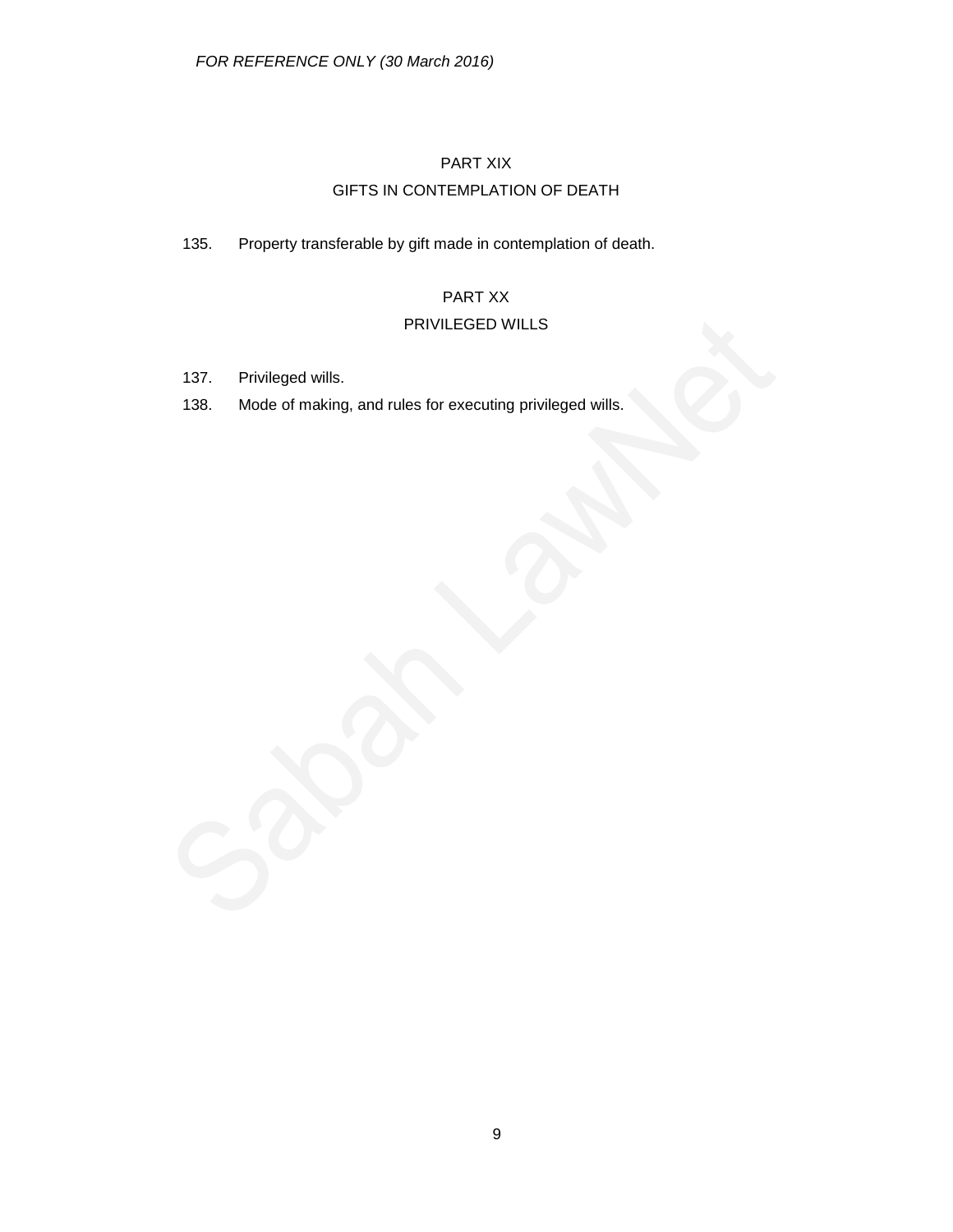## **LIST OF AMENDMENTS**

| Ordinance No./<br>Enactment No. | Sections amended | Effective date<br>of amendment |
|---------------------------------|------------------|--------------------------------|
| 17/1961                         | 12, (3)          | 12-09-1961                     |
|                                 |                  |                                |
|                                 |                  |                                |
|                                 |                  |                                |
|                                 |                  |                                |
|                                 |                  |                                |
|                                 |                  |                                |
|                                 |                  |                                |
|                                 |                  |                                |
|                                 |                  |                                |
|                                 |                  |                                |
|                                 |                  |                                |
|                                 |                  |                                |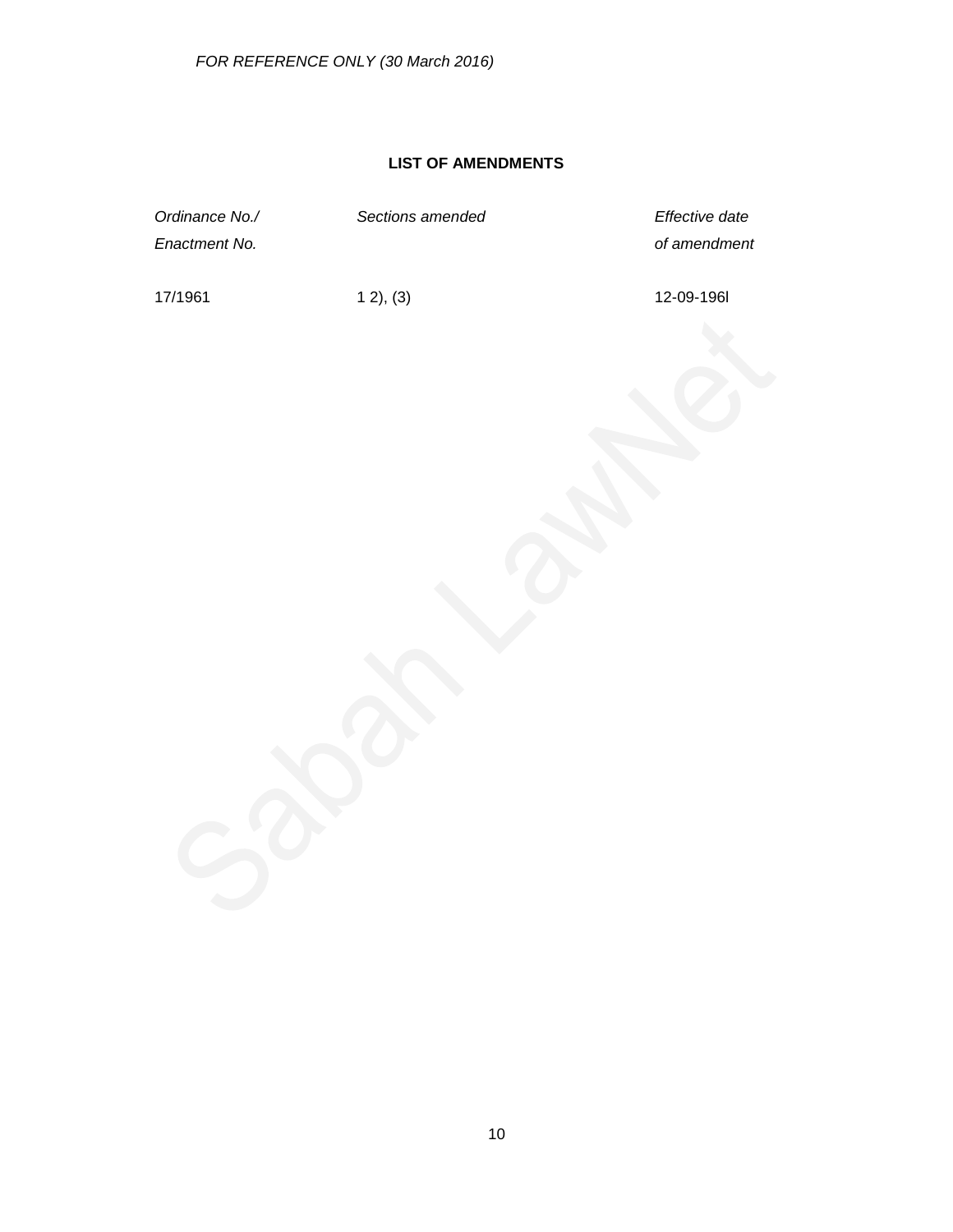To declare the law relating to wills.

[30*th April* 1953.]

#### **Short title and application.**

**1.** (1) This Ordinance may be cited as the Wills Ordinance.

(2) Nothing in this Ordinance shall affect the validity of any will made by any native or muslim according to native law or custom or islamic law as the case may be.

(3) Nothing in this Ordinance contained shall enable any native to dispose of his property by will in a manner contrary to any law or custom having the force of law applicable to him at the time of his death.

### **Interpretation.**

**2.** In this Ordinance, unless there is something repugnant in the subject or context-

"bequests" and its grammatical derivations and cognate expressions includes all dispositions by will or codicil of any property, of whatsoever nature or description, and has the same meaning as "devise";

"codicil" means an instrument made in relation to a will, and explaining, altering or adding to its contents, and shall be deemed to form part of the will;

"devise" and its grammatical derivations and cognate expressions includes all dispositions by will or codicil of any property, of whatsoever nature or description, and has the same meaning as "bequest";

"property" shall include lands, leases and rents, and any undivided share thereof and any right or interest therein, moneys, shares of Government and other funds, securities for money, charges, debts, choses in action, rights, credits, goods and all other property whatsoever which devolves upon the executor or administrator, and any share or interest therein and any contingent, executory or other future interest;

"lands" shall include things attached to the earth or permanently fastened to anything attached to the earth;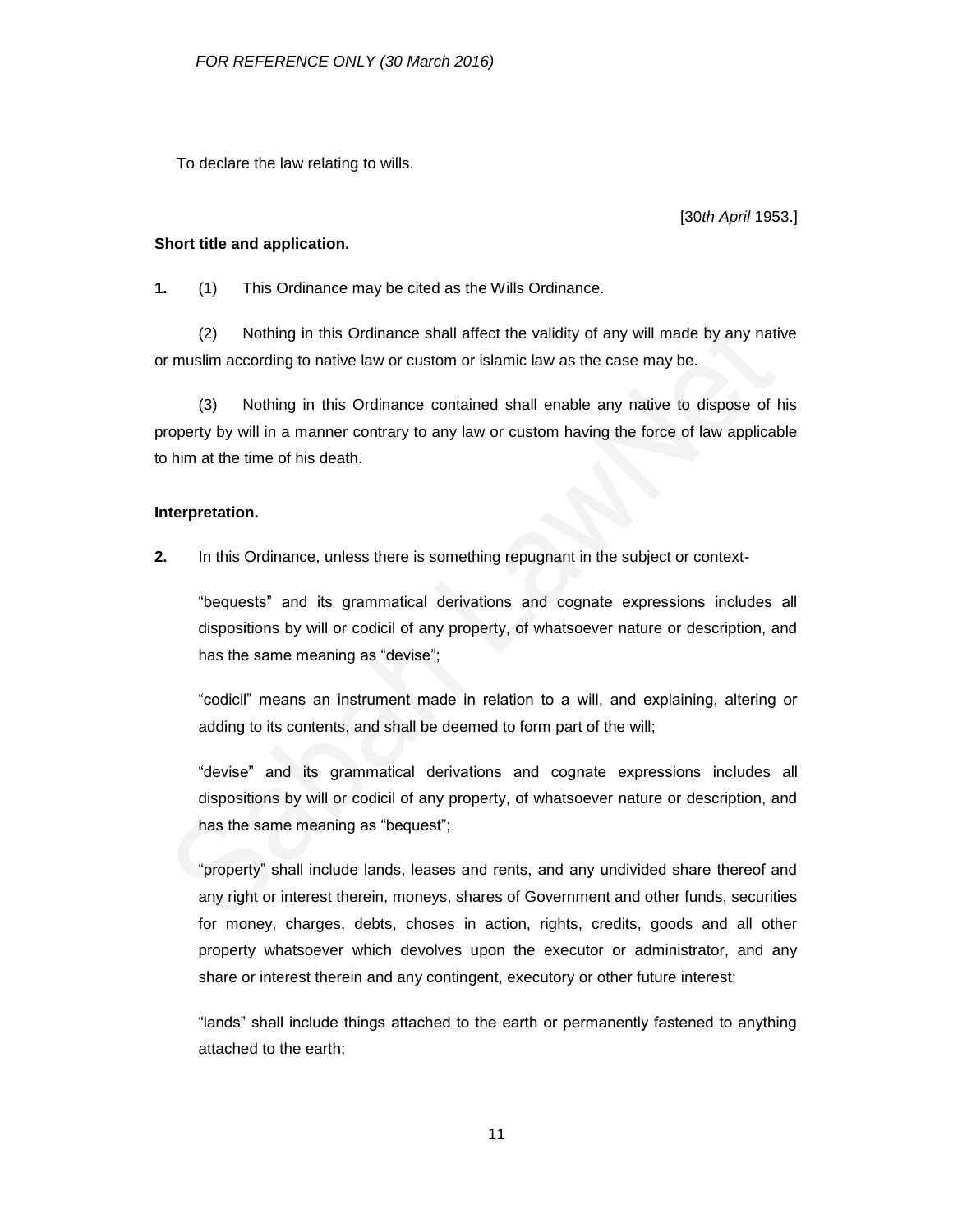"will" means the legal declaration of the intention of a testator with respect to his property which he desires to be carried into effect after his death and includes a testament and an appointment by will or by writing in the nature of a will in exercise of a power.

# PART I WILLS AND CODICILS

#### **Person capable of making will or codicil.**

**3.** Except as hereinafter provided, every person of sound mind may devise, bequeath or dispose of by his will or codicil executed in manner hereinafter required, all the property which he owns or to which he is entitled at the time of his death.

### **Will or codicil of infant invalid.**

**4.** No will or codicil made by any person under the age of twenty-one years shall be valid.

#### **Mode of execution.**

**5.** (1) No will or codicil shall be valid unless it is in writing and executed in manner hereinafter mentioned.

- (2) *(a)* The testator shall sign or affix his mark to the will or codicil or it shall be signed by some other person in his presence and by his direction.
	- *(b)* The signature or mark of the testator, or the signature of the person signing for him, shall be so placed that it shall appear that it was intended thereby to give effect to the writing as a will or codicil.
	- *(c)* The will or codicil shall be attested by two or more witnesses present at the same time, each of whom has seen the testator sign or affix his mark to the will or codicil or has seen some other person sign the will or codicil, in the presence and by the direction of the testator, or has received from the testator a personal acknowledgment of his signature or mark, or of the signature of such other person; and each of the witnesses shall sign the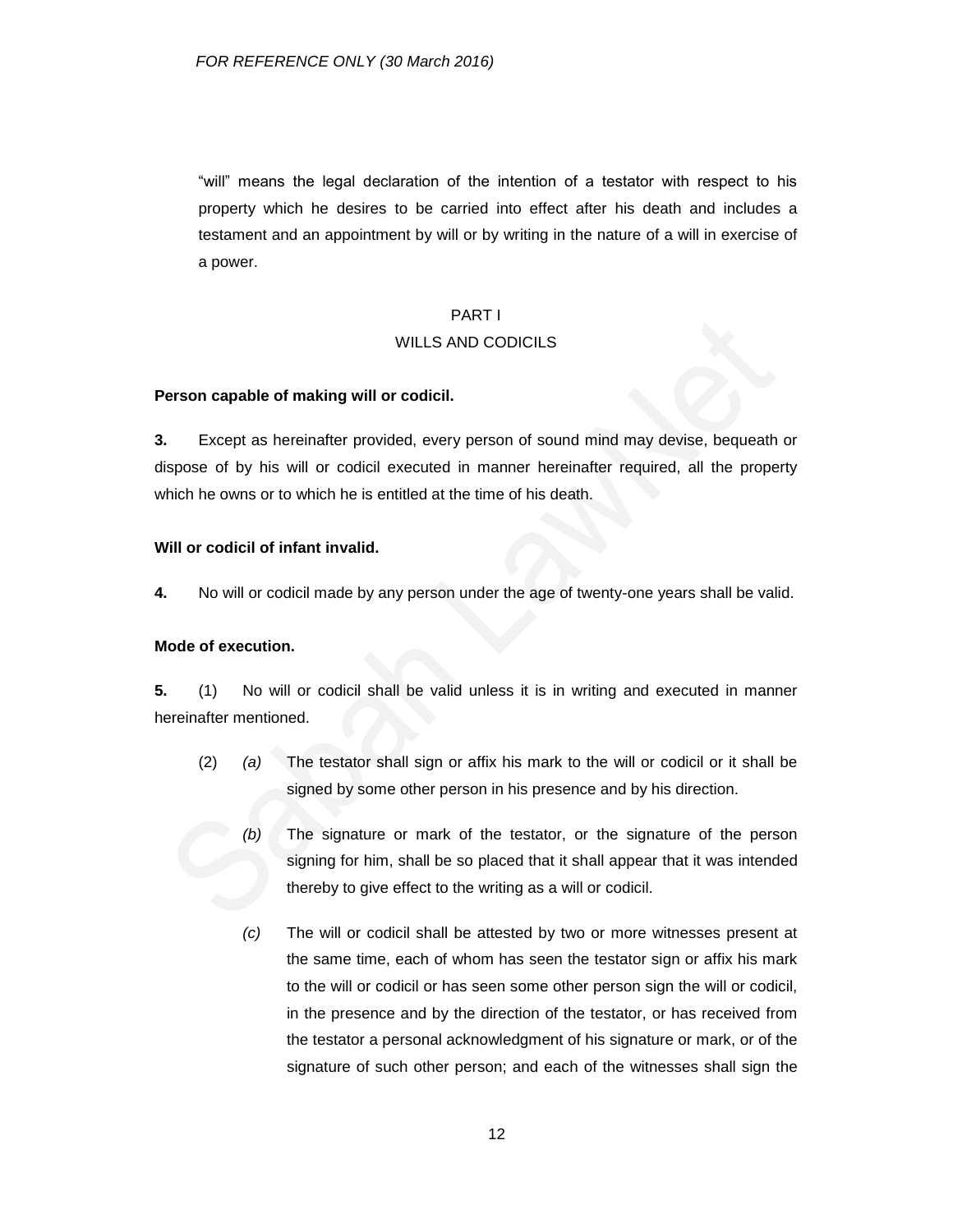will or codicil in the presence of the testator, but no form of attestation shall be necessary.

#### **Execution of appointment by will or codicil.**

**6.** (1) No appointment made by will or codicil in exercise of any power, shall be valid, unless the same is executed in manner hereinbefore required.

(2) Every will or codicil executed in manner hereinbefore required shall so far as respects the execution and attestation thereof, be a valid execution of a power of appointment by will, notwithstanding that it shall have been expressly required that a will or codicil made in exercise of such power should be executed with some additional or other form of execution or solemnity.

#### **Publication of will or codicil not necessary.**

**7.** Every will or codicil executed in manner hereinbefore required shall be valid without any other publication thereof.

### **Will or codicil not to be invalidated by reason of incompetency of attesting witness.**

**8.** If any person who attests the execution of a will or codicil shall at the time of the execution thereof or at any time afterwards be incompetent to be admitted a witness to prove the execution thereof, such will or codicil shall not on that account be invalid.

### **Gifts to an attesting witness or to wife or husband of attesting witness to be void.**

**9.** If any person attests the execution of any will or codicil to whom or to whose wife or husband any beneficial devise, legacy, estate, interest, gift or appointment of or affecting any property, other than and except charges and directions for the payment of any debt or debts, shall be thereby given or made, such devise, legacy, estate, interest, gift or appointment shall, so far only as concerns such person attesting the execution of such will or codicil or the wife or husband of such person, or any person claiming under such person or wife or husband, be utterly null and void, and such person so attesting shall be admitted as a witness to prove the execution or to prove the validity or invalidity thereof, notwithstanding such devise, legacy, interest, gift or appointment mentioned in such will or codicil.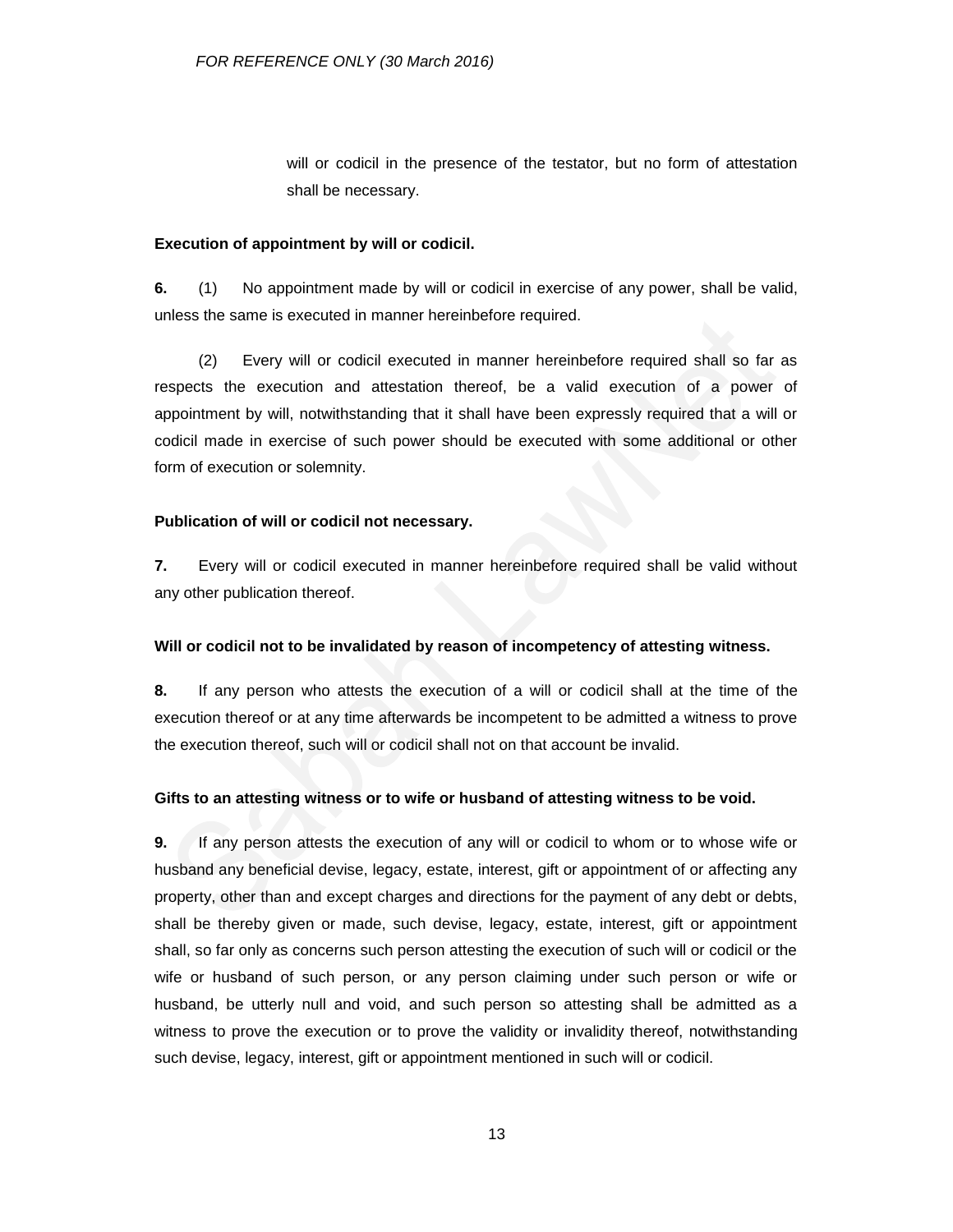## **Creditor attesting a will or codicil charging estate with debts shall be admitted a witness.**

**10.** In case by any will or codicil any property shall be charged with any debt or debts, and any creditor, or the wife or husband of any creditor, whose debt is so charged, shall attest the execution of such will or codicil, such creditor notwithstanding such charge shall be admitted a witness to prove the execution of such will or codicil, or to prove the validity or invalidity thereof.

#### **Executor not incompetent to be a witness.**

**11.** No person shall, on account of his being an executor of a will, be incompetent to be admitted a witness to prove the execution of such will or a witness to prove the validity or invalidity thereof.

#### **Will or codicil to be revoked by marriage except in certain cases.**

**12.** Every will or codicil made by a man or woman shall be revoked by his or her marriage, except a will or codicil made in exercise of a power of appointment, when the property thereby appointed would not, in default of such appointment, pass to his or her executor or administrator or the person entitled in case of intestacy:

Provided that a will expressed to be made in contemplation of a marriage shall, notwithstanding anything in this section or any other rule of law to the contrary, not be revoked by the solemnization of the marriage contemplated.

### **No will or codicil to be revoked by presumption from altered circumstances.**

**13.** No will or codicil shall be revoked by any presumption of an intention on the ground of an alteration in circumstances.

#### **Revocation of will or codicil.**

**14.** No will or codicil, or any part thereof, shall be revoked otherwise than as aforesaid, or by another will or codicil executed in manner hereinbefore required, or by some writing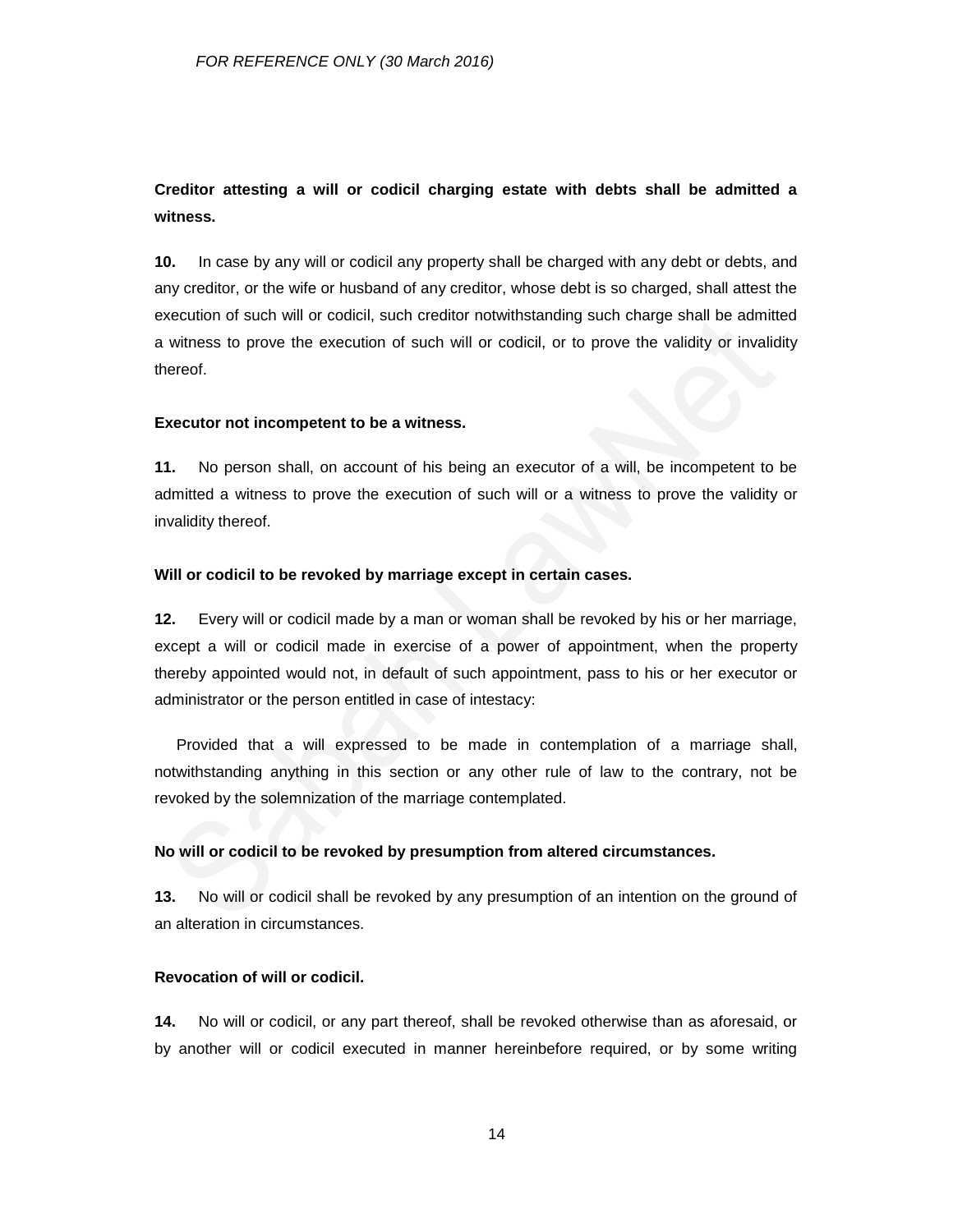declaring an intention to revoke the same, and executed in the manner in which a will or codicil is hereinbefore required to be executed, or by the burning, tearing, or otherwise destroying the same by the testator, or by some person in his presence and by his direction, with the intention of revoking the same.

#### **Effect of obliteration, interlineation or alteration in will or codicil.**

**15.** No obliteration, interlineation or other alteration made in any will or codicil after the execution thereof shall be valid or have any effect so far as the words or effect of the will or codicil before such obliteration, interlineation or other alteration shall not be apparent, unless such obliteration, interlineation or other alteration shall be executed in like manner as hereinbefore is required for the execution of the will or codicil; but the will or codicil with such obliteration, interlineation or other alteration as part thereof, shall be deemed to be duly executed if the signature of the testator and the subscription of the witnesses be made in the margin or some other part of the will or codicil opposite or near to such obliteration, interlineation or other alteration or at the foot or end of or opposite or near to such obliteration, interlineation or other alteration, or at the foot or end of or opposite to a memorandum referring to such obliteration, interlineation or other alteration and written at the end or some other part of the will or codicil.

#### **Revival of revoked will or codicil.**

**16.** (1) No will or codicil, or any part thereof, which has been revoked in any manner shall be revived otherwise than by the re-execution thereof, or by a codicil executed in manner hereinbefore required, and showing an intention to revive the same.

(2) When any will or codicil, which has been partly revoked, and afterwards wholly revoked, is revived, such revival shall not extend to so much thereof as has been revoked before the revocation of the whole thereof, unless an intention to the contrary is shown by the will or codicil.

## **Subsequent transfer or assignment or other acts not to prevent operation of will or codicil.**

**17.** No transfer or assignment or other act made or done subsequently to the execution of a will or codicil of or relating to any property therein comprised, except an act by which such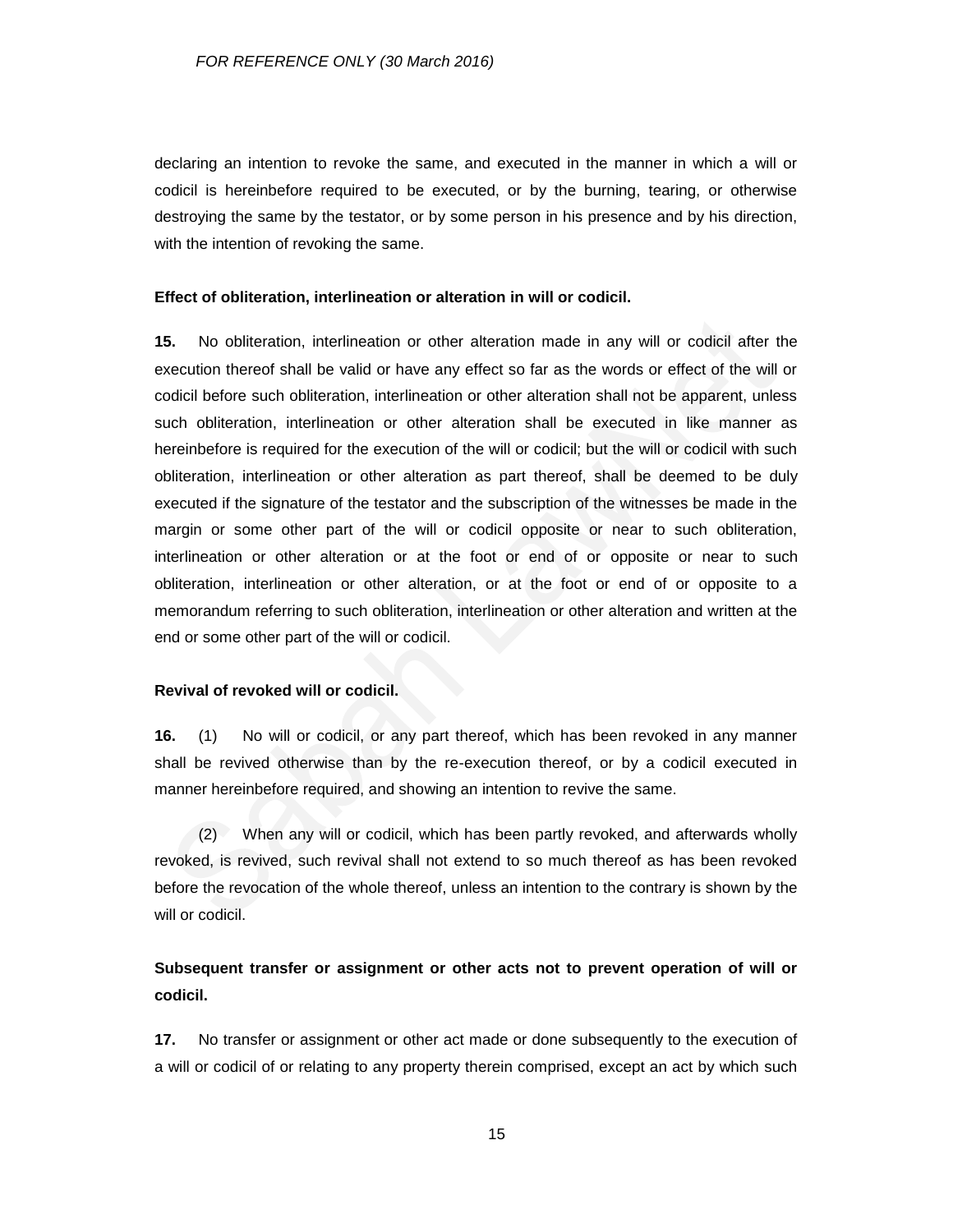will or codicil shall be revoked as aforesaid, shall prevent the operation of the will or codicil with respect to such right, share, or interest in such property as the testator shall have power to dispose of by will or codicil at the time of his death.

#### **Will or codicil shall be construed to speak from the death of the testator.**

**18.** Every will or codicil shall be construed, with reference to the property comprised in it, to speak and take effect as if it had been executed immediately before the death of the testator unless a contrary intention shall appear by the will or codicil.

## **Residuary devises or bequests shall include property comprised in lapsed and void devises or bequests.**

**19.** Unless a contrary intention appears by the will or codicil, such property as is comprised or intended to be comprised in any devise or bequest in such will or codicil contained, which fails or is void by reason of the death of the devisee or legatee in the lifetime of the testator or by reason of such devise or bequest being contrary to law or otherwise incapable of taking effect, shall be included in the residuary devise or bequest, if any, contained in such will or codicil.

## **General devise or bequest of estate or property shall include property over which the testator has general power of appointment.**

**20.** A general devise or bequest of the estate or property of the testator described in a general manner, shall be construed to include any property to which such description shall extend, which he may have power to appoint in any manner he may think proper, and shall operate as an execution of such power, unless a contrary intention shall appear by the will or codicil.

### **Devise or bequest without words of limitation.**

**21.** Where property is devised or bequeathed to any person, he is entitled to the whole interest of the testator therein, unless it appears from the will or codicil that only a restricted interest was intended for him.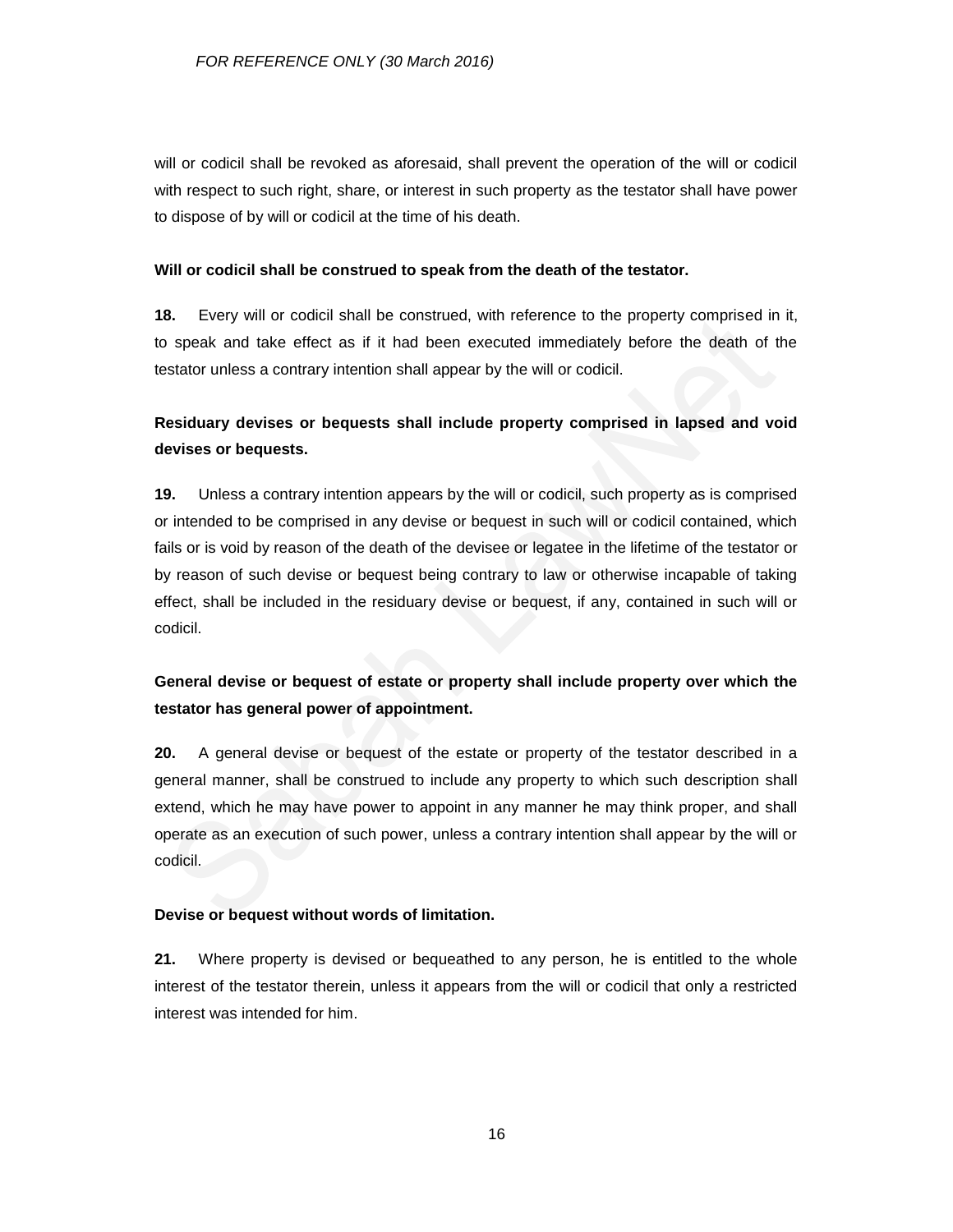## PART II CONSTRUCTION OF WILLS AND CODICILS

### **Wording of will or codicil.**

**22.** It is not necessary that any technical words or terms of art be used in a will or codicil, but only that the wording be such that the intentions of the testator can be known therefrom.

### **Inquiries to determine questions as to object or subject of will or codicil.**

**23.** For the purpose of determining questions as to what person or what property is denoted by any words used in a will or codicil, a court shall inquire into every material fact relating to the persons who claim to be interested under such will or codicil, the property which is claimed as the subject of disposition, the circumstances of the testator and of his family, and into every fact a knowledge of which may conduce to the right application of the words which the testator has used.

### **Misnomer or misdescription of object.**

**24.** (1) Where the words used in a will or codicil to designate or describe a legatee or a class of legatees sufficiently show what is meant, an error in the name or description shall not prevent the legacy from taking effect.

(2) A mistake in the name of a legatee may be corrected by a description of him, and a mistake in the description of a legatee may be corrected by the name.

## **When words may be supplied.**

**25.** Where any word material to the full expression of the meaning has been omitted, it may be supplied by the context.

## **Rejection of erroneous particulars in description of subject.**

**26.** If the thing which the testator intended to devise or bequeath can be sufficiently identified from the description of it given in the will or codicil but some parts of the description do not apply, such parts of the description shall be rejected as erroneous, and the devise or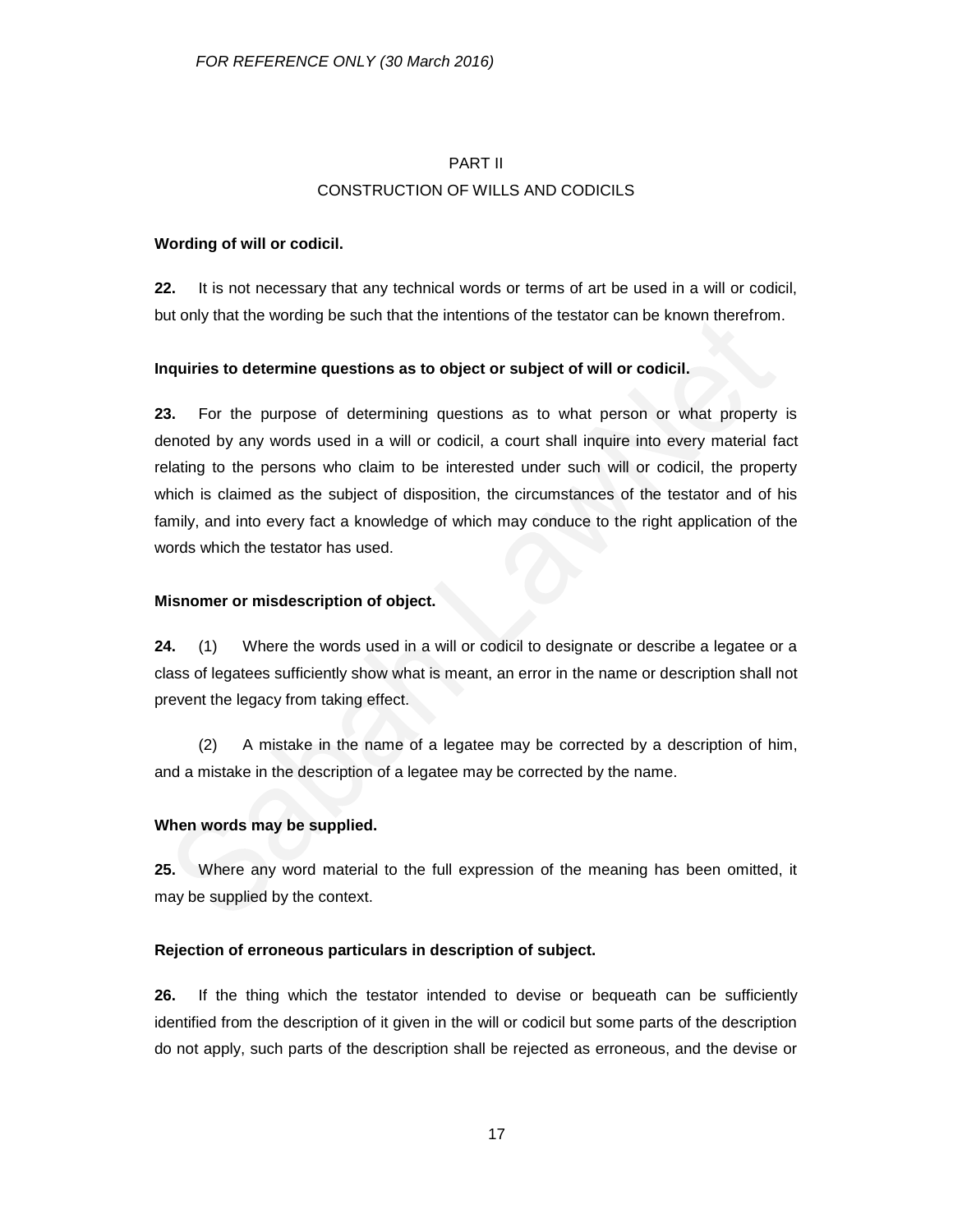bequest shall take effect.

#### **When part of description may not be rejected as erroneous.**

**27.** If a will or codicil mentions several circumstances as descriptive of the thing which the testator intends to bequeath, and there is any property of his in respect of which all those circumstances exist, the bequest shall be considered as limited to such property, and it shall not be lawful to reject any part of the description as erroneous, because the testator had other property to which such part of the description does not apply.

In judging whether a case falls within the meaning of this section, any words which would be liable to rejection under section 26 shall be deemed to have been struck out of the will or codicil.

#### **Extrinsic evidence admissible in cases of latent ambiguity.**

**28.** Where the words of a will or codicil are unambiguous, but it is found by extrinsic evidence that they admit of applications, one only of which can have been intended by the testator, extrinsic evidence may be taken to show which of these applications was intended.

#### **Extrinsic evidence inadmissible in case of patent ambiguity or deficiency.**

**29.** Where there is an ambiguity or deficiency on the face of a will or codicil, no extrinsic evidence as to the intentions of the testator shall be admitted.

#### **Meaning of clause to be collected from entire will.**

**30.** The meaning of any clause in a will or codicil is to be collected from the entire instrument, and all its parts are to be construed with reference to each other.

## **When words may be understood in restricted sense, and when in sense wider than usual.**

**31.** General words may be understood in a restricted sense where it may be collected from the will or codicil that the testator meant to use them in a restricted sense; and words may be understood in a wider sense than that which they usually bear, where it may be collected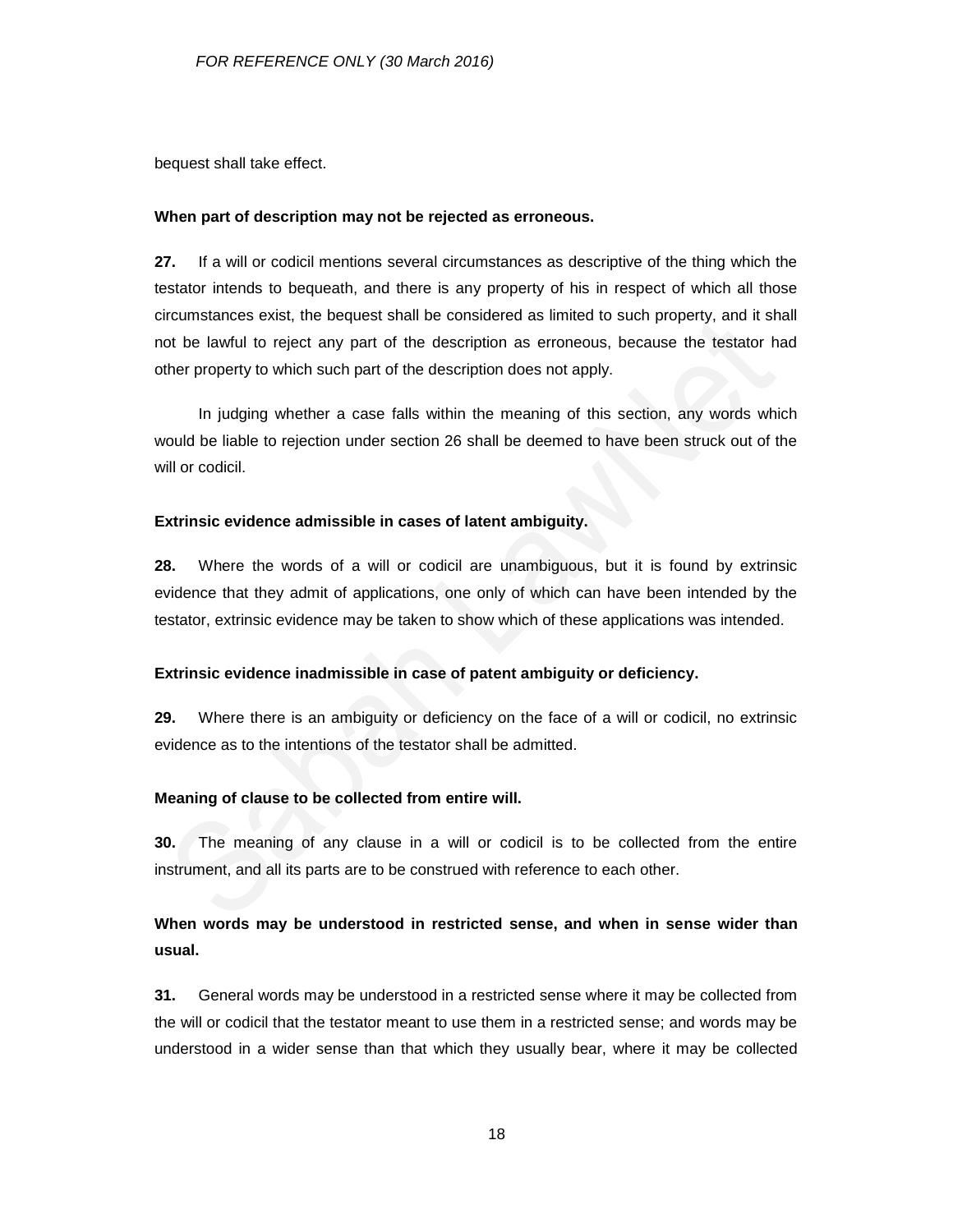from the other words of the will or codicil that the testator meant to use them in such wider sense.

#### **Which of two possible constructions preferred.**

**32.** Where a clause is susceptible of two meanings according to one of which it has some effect, and according to the other of which it can have none, the former shall be preferred.

#### **No part rejected, if it can be reasonably construed.**

**33.** No part of a will or codicil shall be rejected as destitute of meaning if it is possible to put a reasonable construction upon it.

#### **Interpretation of words repeated in different parts of will or codicil.**

**34.** If the same words occur in different parts of the same will or codicil, they shall be taken to have been used everywhere in the same sense, unless a contrary intention appears.

#### **Testator's intention to be effectuated as far as possible.**

**35.** The intention of the testator shall not be set aside because it cannot take effect to the full extent, but effect is to be given to it as far as possible.

#### **The last of two inconsistent clauses prevails.**

**36.** Where two clauses or gifts in a will or codicil are irreconcilable, so that they cannot possibly stand together, the last shall prevail.

#### **Will, codicil, devise or bequest void for uncertainty.**

**37.** A will, codicil, devise or bequest not expressive of any definite intention is void for uncertainty.

#### **Words describing subject refer to property answering description at testator's death.**

**38.** The description contained in a will or codicil of property, the subject of gift, shall, unless a contrary intention appears by the will or codicil, be deemed to refer to and comprise the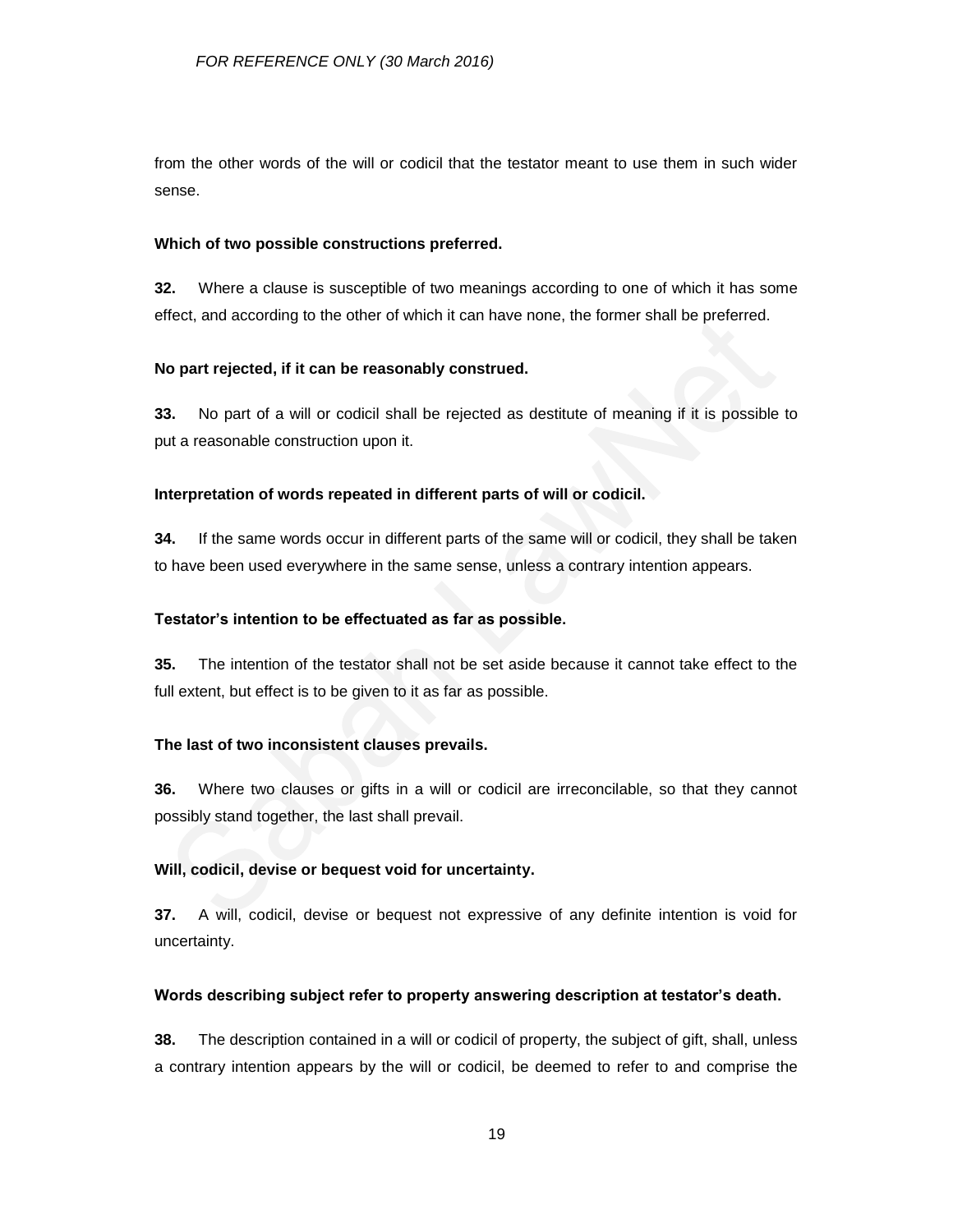property answering that description at the death of the testator.

#### **Implied gift to objects of power in default of appointment.**

**39.** Where property is devised or bequeathed to or for the benefit of certain objects as a specified person may appoint or for the benefit of certain objects in such proportions as a specified person may appoint, and the will or codicil does not provide for the event of no appointment being made; if the power given by the will or codicil is not exercised, the property belongs to all the objects of the power in equal shares.

#### **Devise or bequest to "heirs", etc., of particular person without qualifying terms.**

**40.** Where a devise or bequest is made to the "heirs" or "right heirs" or "relations" or "nearest relations" or "family" or "kindred" or "nearest of kin" or "next-of-kin" of a particular person without any qualifying terms, and the class so designated forms the direct and independent object of the devise or bequest, the property devised or bequeathed shall be distributed as if it had belonged to such person and he had died intestate in respect of it, leaving assets for the payment of his debts independently of such property.

#### **Devise or bequest to "representatives" etc., of particular person.**

**41.** Where a devise or bequest is made to the "representatives" or "legal representatives" or "personal representatives" or "executors or administrators" of a particular person, and the class so designated forms the direct and independent object of the devise or bequest, the property devised or bequeathed shall be distributed as if it had belonged to such person and he had died intestate in respect of it.

#### **Devise or bequest in alternative.**

**42.** Where property is devised or bequeathed to a person with a devise or bequest in the alternative to another person or to a class of persons, then, if a contrary intention does not appear by the will or codicil, the legatee first named shall be entitled to the legacy if he is alive at the time when it takes effect; but if he is then dead, the person or class of persons named in the second branch of the alternative shall take the legacy.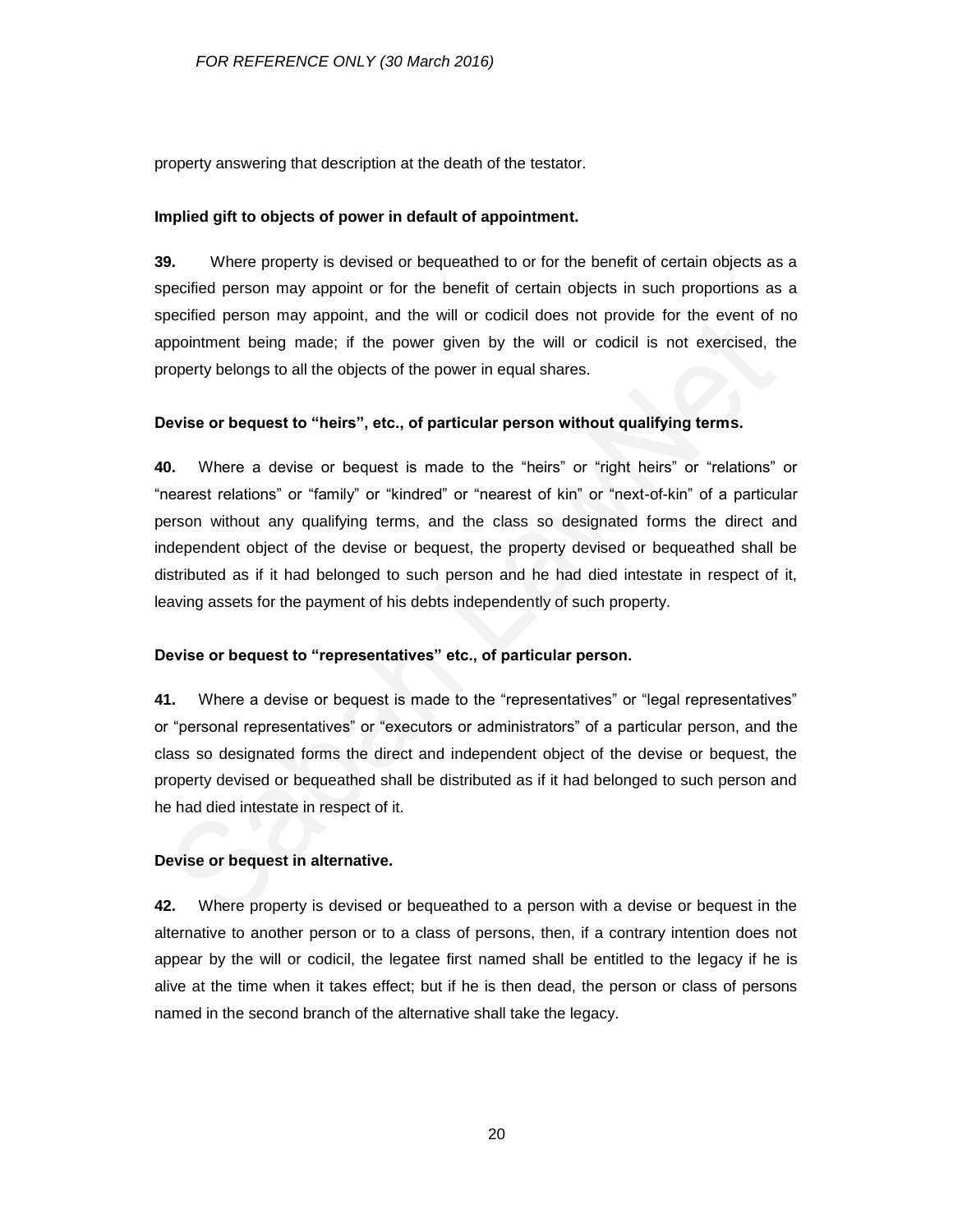#### **Effect of words describing a class added to devise or bequest to person.**

**43.** Where property is devised or bequeathed to a person, and words are added which describe a class of persons but do not denote them as direct objects of a distinct and independent gift, such person is entitled to the whole interest of the testator therein, unless a contrary intention appears by the will or codicil.

### **Devise or bequest to class of persons under general description.**

**44.** Where a devise or bequest is made to a class of persons under a general description only, no one to whom the words of the description are not in their ordinary sense applicable shall take the legacy.

#### **Construction of terms.**

- **45.** In a will, unless the context otherwise clearly demonstrates—
	- *(a)* the word "children" applies only to lineal descendants in the first degree of the person whose "children" are spoken of;
	- *(b)* the word "grandchildren" applies only to lineal descendants in the second degree of the person whose "grandchildren" are spoken of;
	- *(c)* the words "nephews and nieces" apply only to children of brothers or sisters;
	- *(d)* the words "cousins", or "first cousins", or "cousins-german", apply only to children of brothers or of sisters of the father or mother of the person whose "cousins", or "first cousins", or "cousins-german", are spoken of;
	- *(e)* the words "first cousins once removed" apply only to children of cousins-german, or to cousins-german of a parent of the person whose "first cousins once removed" are spoken of;
	- *(f)* the words "second cousins" apply only to grandchildren of brothers or of sisters of the grandfather or grandmother of the person whose "second cousins" are spoken of;
	- *(g)* the words "issue" and "descendants" apply to all lineal descendants whatever of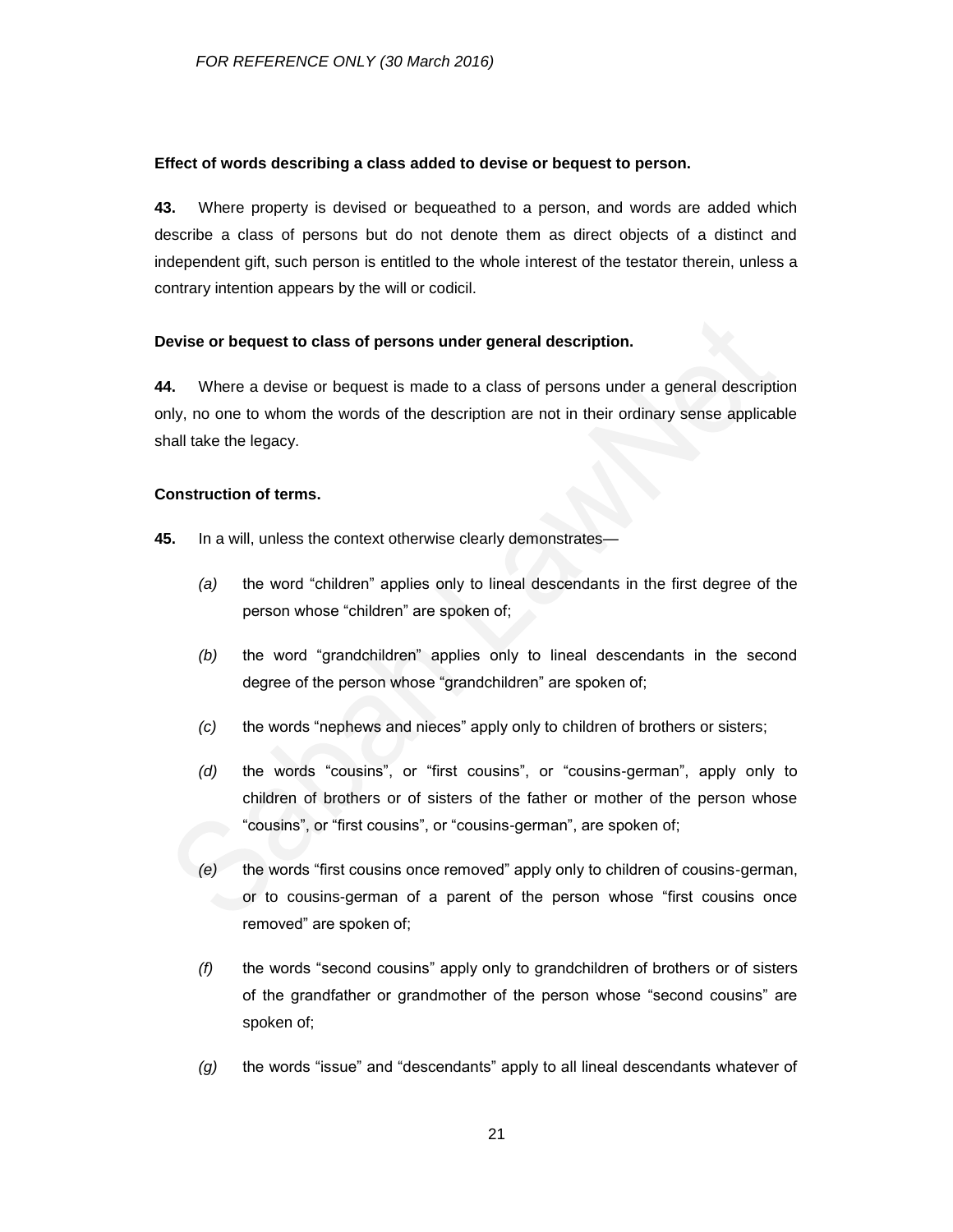the person whose "issue" or "descendants" are spoken of;

- *(h)* words expressive of collateral relationship apply alike to relatives of full and of half-blood; and
- *(i)* all words expressive of relationship apply to a child in the womb who is afterwards born alive.

## **Words expressing relationship denote only legitimate relatives or failing such relatives, reputed legitimate**.

**46.** (1) In the absence of any intimation to the contrary in a will or codicil, the word "child", the word "son", the word "daughter" or any word which expresses relationship, is to be understood as denoting only a legitimate relative, or, where there is no such legitimate relative, a person who has acquired, at the date of the will or codicil the reputation of being such relative:

Provided that when any beneficiary in a will or codicil is described as a relation but that description is coupled with a name or other designation or description which might have been used by the testator to designate one or more existing illegitimate relatives as well as one or more existing legitimate relatives, the Court may hear evidence extrinsic to the will or codicil in order to assist it in deciding what was the intention in fact of the testator.

(2) For the purposes of this section, "illegitimate relative" includes any person whom the testator has purported to adopt as a relative but whose adoption as such is not recognised by law or custom.

## **Rules of construction where will or codicil purports to make two devises or bequests to same person.**

**47.** (1) Where a will or codicil purports to make two devises or bequests to the same person, and a question arises whether the testator intended to make the second devise or bequest instead of or in addition to the first; if there is nothing in the will or codicil to show what he intended, the following rules shall have effect in determining the construction to be put upon the will or codicil—

*(a)* if the same specific thing is devised or bequeathed twice to the same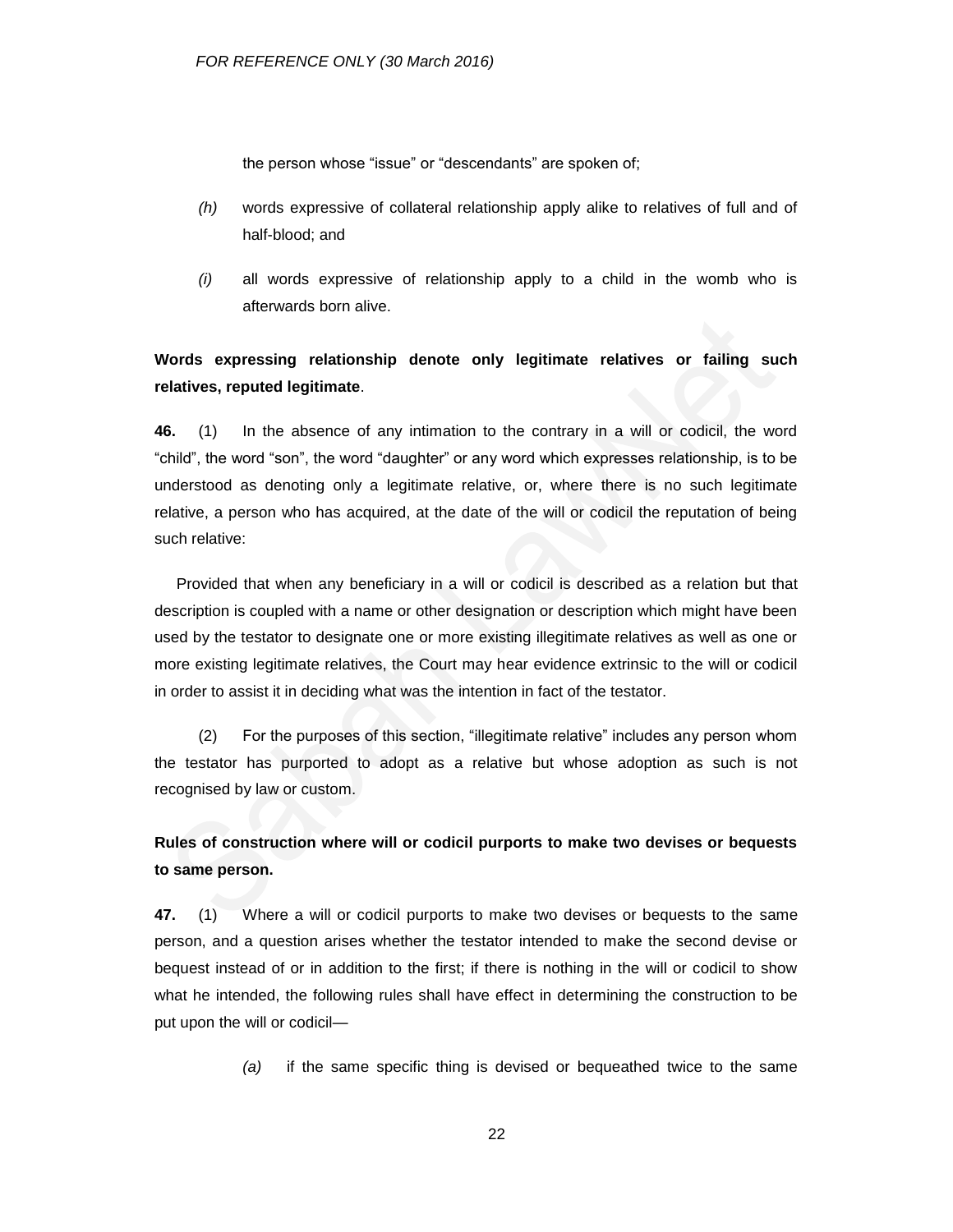legatee in the same will or codicil or in the will and again in the codicil, he is entitled to receive that specific thing only;

- *(b)* where one and the same will or one and the same codicil purports to make, in two places, a bequest to the same person of the quantity or amount of anything, he shall be entitled to one such legacy only;
- *(c)* where two legacies of unequal amount are given to the same person in the same will, or in the same codicil, the legatee is entitled to both;
- *(d)* where two legacies, whether equal or unequal in amount, are given to the same legatee, one by a will and the other by a codicil, or each by a different codicil, the legatee is entitled to both legacies.
- (2) In paragraphs *(a)* to *(d)* of subsection (1) the word "will" does not include codicil.

## **Constitution of residuary legatee.**

**48.** A residuary legatee may be constituted by any words that show an intention on the part of the testator that the person designated shall take the surplus or residue of his property.

### **Property to which residuary legatee entitled.**

**49.** Under a residuary devise or bequest, the legatee is entitled to all property belonging to the testator at the time of his death, of which he has not made any other testamentary disposition which is capable of taking effect.

### **Time of vesting legacy in general terms.**

**50.** If a legacy is given in general terms, without specifying the time when it is to be paid, the legatee has a vested interest in it from the day of the death of the testator, and, if he dies without having received it, it shall pass to his representatives.

### **In what case legacy lapses.**

**51.** (1) If the legatee does not survive the testator, the legacy cannot take effect, but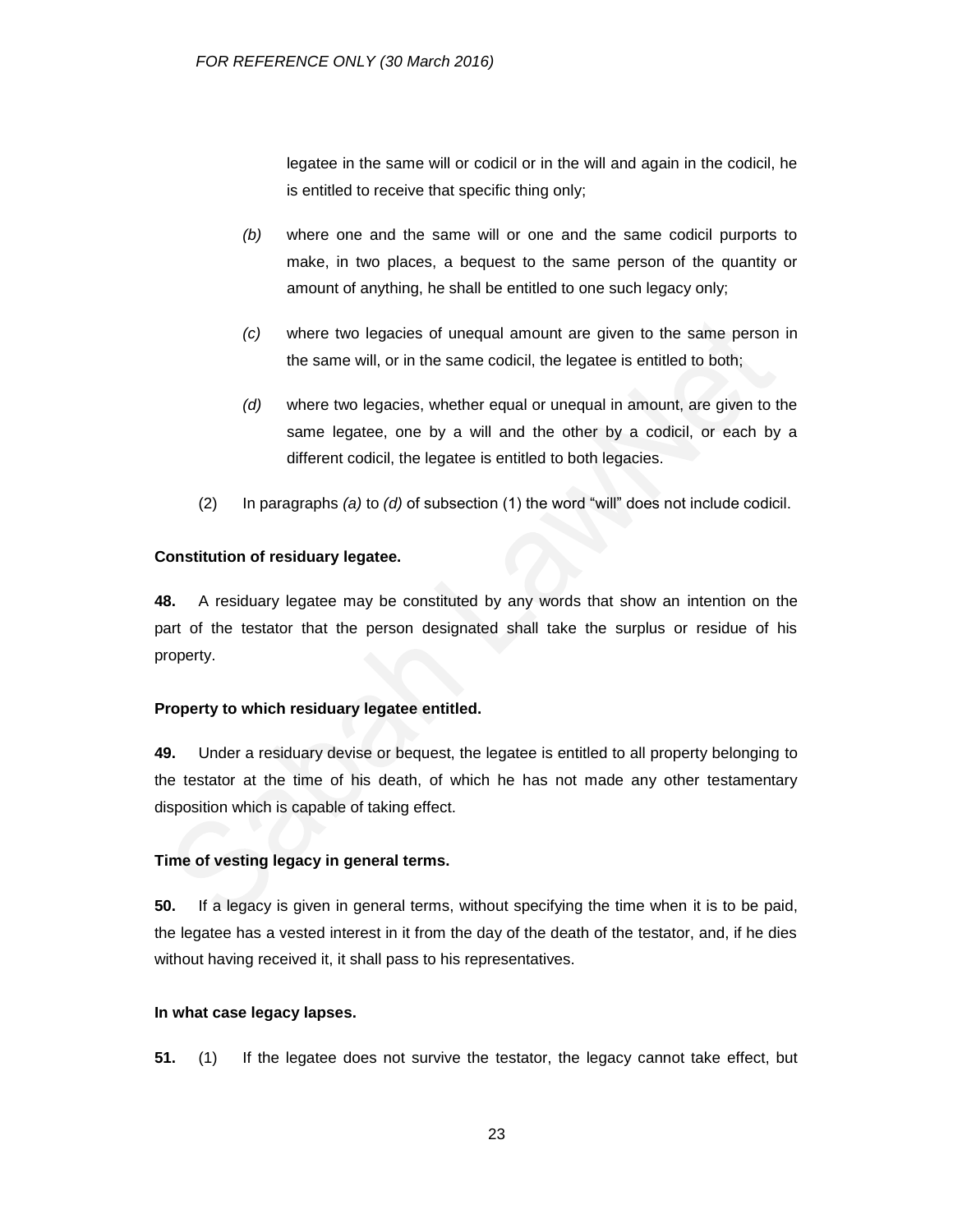shall lapse and form part of the residue of the testator's property, unless it appears by the will or codicil that the testator intended that it should go to some other person.

(2) In order to entitle the representatives of the legatee to receive the legacy, it must be proved that he survived the testator.

#### **Legacy does not lapse if one of two joint legatees dies before testator.**

**52.** If a legacy is given to two persons jointly, and one of them dies before the testator, the other legatee takes the whole.

#### **Effect of words showing testator's intention to give distinct shares.**

**53.** If a legacy is given to legatees in words which show that the testator intended to give them distinct shares of it, then, if any legatee dies before the testator, so much of the legacy as was intended for him shall fall into the residue of the testator's property.

#### **When lapsed share goes as undisposed of.**

**54.** Where a share which lapses is a part of the general residue bequeathed by the will or codicil, that share shall go as undisposed of.

## **When devise or bequest to testator's child or lineal descendant does not lapse on his death in testator's lifetime.**

**55.** Where a devise or bequest has been made to any child or other lineal descendant of the testator, and the legatee dies in the lifetime of the testator, but any lineal descendant of his survives the testator, the devise or bequest shall not lapse, but shall take effect as if the death of the legatee had happened immediately after the death of the testator, unless a contrary intention appears by the will or codicil.

#### **Devise or bequest to A for benefit of B does not lapse by A's death.**

**56.** Where a devise or bequest is made to one person for the benefit of another, the legacy does not lapse by the death, in the testator's lifetime, of the person to whom the devise or bequest is made.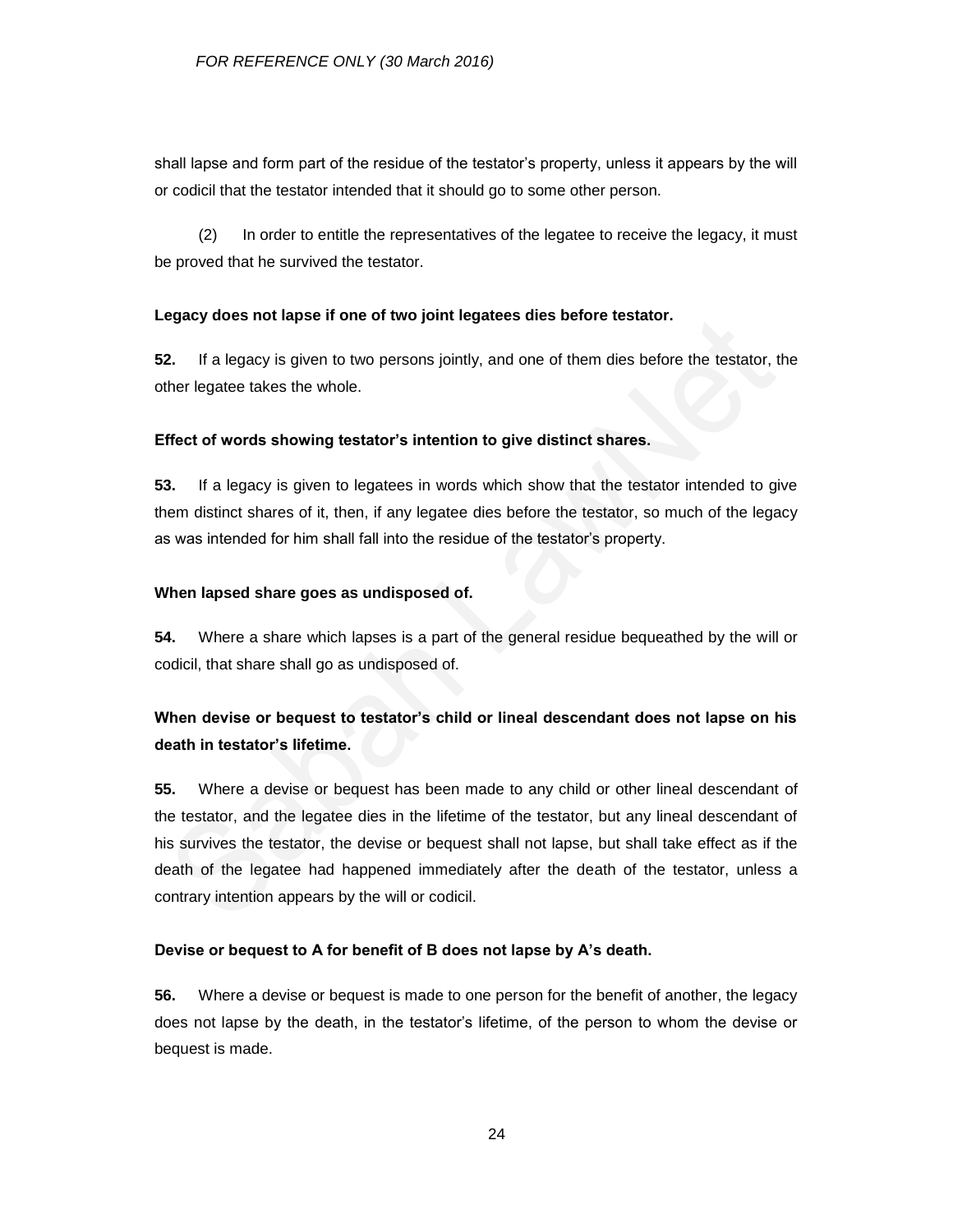#### **Survivorship in case of devise or bequest to described class.**

**57.** Where a devise or bequest is made simply to a described class of persons, the thing devised or bequeathed shall go only to such as are alive at the testator's death:

Provided that, if property is devised or bequeathed to a class of persons described as standing in a particular degree of kindred to a specified individual, but their possession of it is deferred until a time later than the death of the testator by reason of a prior devise or bequest or otherwise, the property shall at that time go to such of them as are then alive, and to the representatives of any of them who have died since the death of the testator.

## PART III VOID DEVISES AND BEQUESTS

## **Devise or bequest to person by particular description who is not in existence at testator's death.**

**58.** Where a devise or bequest is made to a person by a particular description, and there is no person in existence as the testator's death who answers the description, the devise or bequest is void:

Provided that, if property is devised or bequeathed to a person described as standing in a particular degree of kindred to a specified individual, but his possession of it is deferred until a time later than the death of the testator, by reason of a prior devise or bequest or otherwise; and if a person answering the description is alive at the death of the testator, or comes into existence between that event and such later time, the property shall, at such later time, go to that person, or, if he is dead, to his representatives.

## **Devise or bequest to person not in existence at testator's death, subject to prior devise or bequest.**

**59.** Where a devise or bequest is made to a person not in existence at the time of the testator's death, subject to a prior devise or bequest contained in the will or codicil, the later devise or bequest shall be void, unless it comprises the whole of the remaining interest of the testator in the thing bequeathed.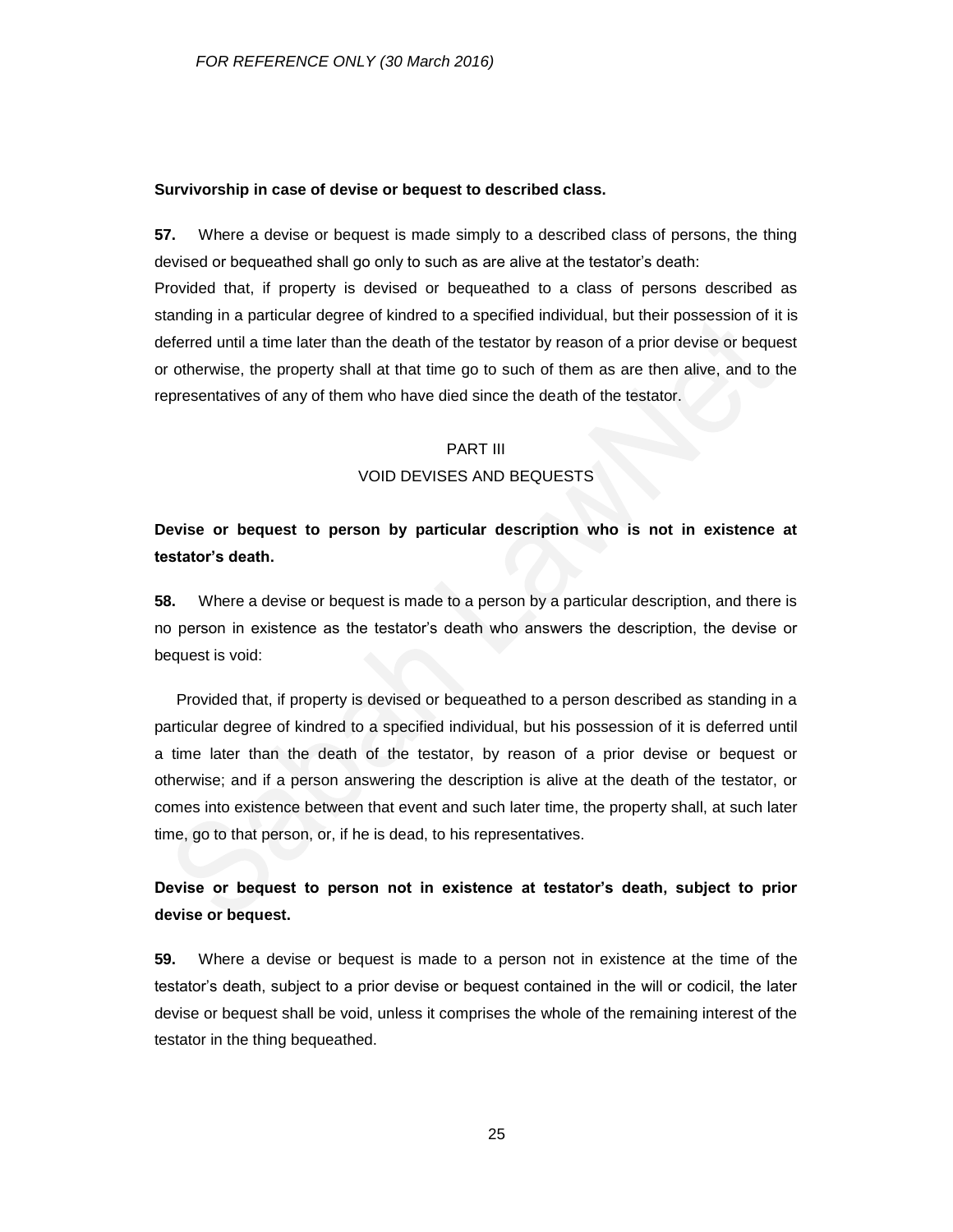### **Rule against perpetuity.**

**60.** No devise or bequest is valid whereby the vesting of the thing devised or bequeathed may be delayed beyond the lifetime of one or more persons living at the testator's death and the minority of some person who shall be in existence at the expiration of that period, and to whom, if he attains full age, the thing devised or bequeathed is to belong.

## **Devise or bequest to a class some of whom may come under rules in sections 59 and 60.**

**61.** If a devise or bequest is made to a class of persons with regard to some of whom it is inoperative by reason of the provisions of section 59 or section 60, such devise or bequest shall be void in regard to those persons only and not in regard to the whole class.

## **Devise or bequest to take effect on failure of devise or bequest void under sections 59, 60 and 61.**

**62.** Where by reason of any of the rules contained in sections 59, 60 and 61, any devise or bequest in favour of a person or of a class of persons is void in regard to such person or the whole of such class, any devise or bequest contained in the same will or codicil, and intended to take effect after or upon failure of such prior devise or bequest, is also void.

### **General restrictions on accumulation of income.**

**63.** (1) No person may by will or codicil settle or dispose of any property in such manner that the income thereof shall, save as hereinafter mentioned, be wholly or partially accumulated for any longer period than one of the following namely-

- *(a)* a term of twenty-one years from the death of the testator; or
- *(b)* the duration of the minority or respective minorities of any person or persons living or en ventre sa mère at the death of the testator; or
- *(c)* the duration of the minority or respective minorities only of any person or persons who under the limitations of the will or codicil directing the accumulations would, for the time being, if of full age, be entitled to the income directed to be accumulated.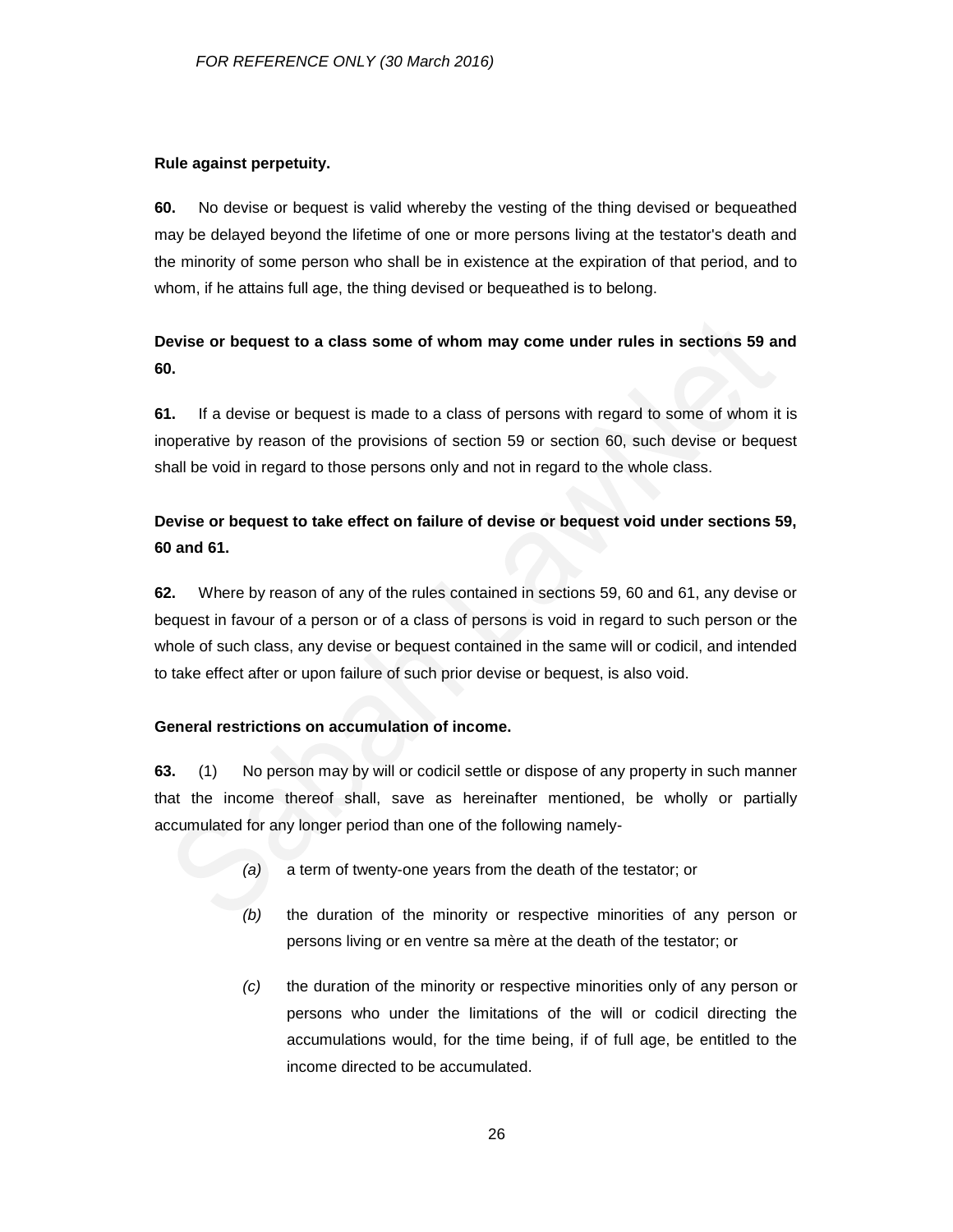In every case where any accumulation is directed otherwise than as aforesaid, the direction shall (save as hereinafter mentioned) be void; and the income of the property directed to be accumulated shall, so long as the same is directed to be accumulated contrary to this section, go to and be received by the person or persons who would have been entitled thereto if such accumulation had not been directed.

- (2) This section shall not extend to any provision-
	- *(a)* for payment of the debts of any testator or other person;
	- *(b)* for raising portions for;
		- (i) any child; children or remoter issue of any testator;
		- (ii) any child, children or remoter issue of a person taking any interest under any will or codicil directing the accumulations or to whom any interest is thereby limited;

and accordingly such provisions may be made as if no statutory restrictions on accumulation of income had been imposed.

### **Restriction on accumulation for purchase of land.**

(3) No person may by will or codicil settle or dispose of any property in such manner that the income thereof shall be wholly or partially accumulated for the purchase of land only for any longer period than the duration of the minority or respective minorities of any person or persons who, under the limitations of the will or codicil directing the accumulation, would, for the time being, be entitiled to receive the income so directed to be accumulated if he had attained his majority.

(4) This section applies to wills and codicils made by persons living and of sound mind after the 12th day of March 1937.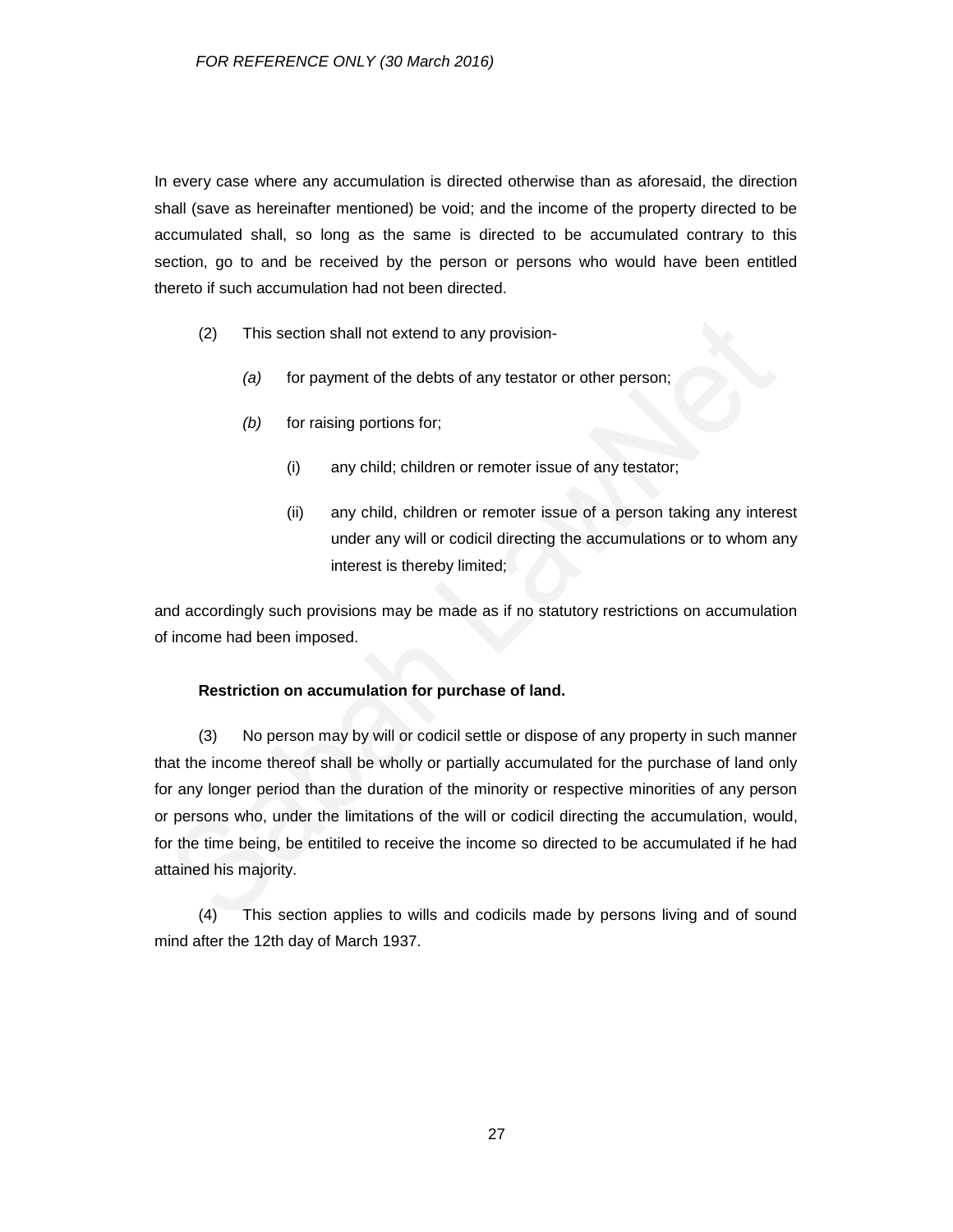#### PART IV

### VESTING OF LEGACIES

#### **Date of vesting of legacy when payment or possession postponed.**

**64.** (1) Where by the terms of a devise or bequest the legatee is not entitled to immediate possession of the thing devised or bequeathed, a right to receive it at the proper time shall, unless a contrary intention appears by the will or codicil, become vested in the legatee on the testator's death, and shall pass to the legatee's representatives if he dies before that time and without having received the legacy, and in such cases the legacy is from the testator's death said to be vested in interest.

(2) An intention that a legacy to any person shall not become vested in interest in him is not to be inferred, merely from a provision whereby the payment or possession of the thing bequeathed is postponed, or whereby a prior interest therein is bequeathed to some other person, or whereby the income arising from the fund bequeathed is directed to be accumulated until the time of payment arrives, or from a provision that, if a particular event shall happen, the legacy shall go over to another person.

### **Date of vesting when legacy contingent upon specified uncertain event.**

**65.** (1) A legacy devised or bequeathed in case a specified uncertain event shall happen does not vest until that event happens.

(2) A legacy devised or bequeathed in case a specified uncertain event shall not happen does not vest until the happening of that event becomes impossible.

(3) In either case, until the condition has been fulfilled, the interest of the legatee is called contingent:

Provided that, where a fund is bequeathed to any person upon his attaining a particular age, and the will or codicil also gives to him absolutely the income to arise from the fund before he reaches that age, or directs the income, or so much of it as may be necessary, to be applied for his benefit, the bequest of the fund is not contingent.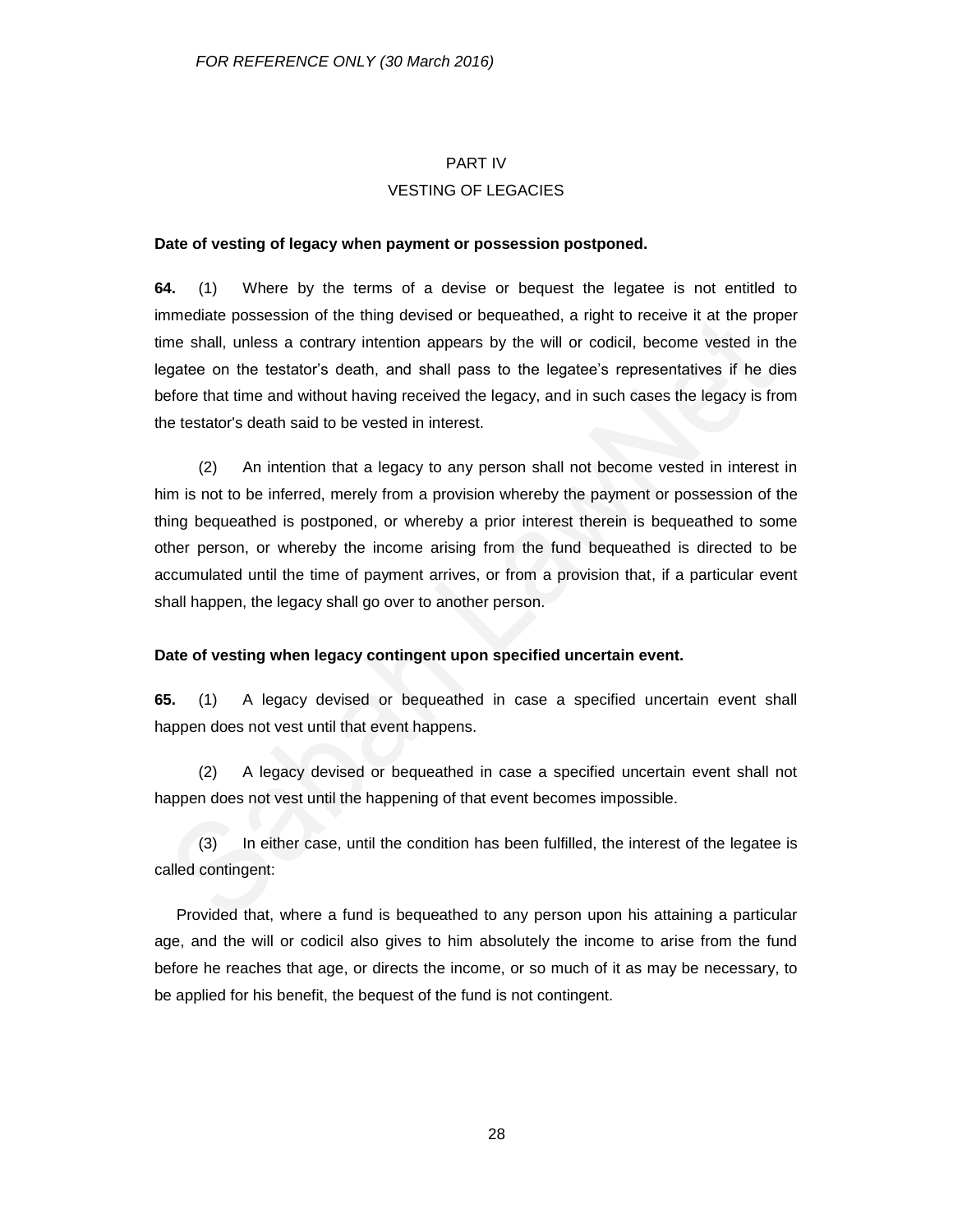**Vesting of interest in devise or bequest to such members of a class as shall have attained particular age.**

**66.** Where a devise or bequest is made only to such members of a class as shall have attained particular age, a person who has not attained that age cannot have a vested interest in the legacy.

## PART V ONEROUS DEVISES OR BEQUESTS

### **Onerous devises or bequests.**

**67.** Where a devise or bequest imposes an obligation on the legatee, he can take nothing by it unless he accepts it fully.

## **One of two separate and independent devises or bequests to same person may be accepted and other refused.**

**68.** Where a will or codicil contains two separate and independent devises or bequests to the same person, the legatee is at liberty to accept one of them and refuse the other, although the former may be beneficial and the latter onerous.

## PART VI

### CONTINGENT DEVISES OR BEQUESTS

## **Devise or bequest contingent upon specified uncertain event no time being mentioned for its occurrence.**

**69.** Where a legacy is given if a specified uncertain event shall happen and no time is mentioned in the will or codicil for the occurrence of that event, the legacy cannot take effect, unless such event happens before the period when the fund bequeathed is payable or distributable.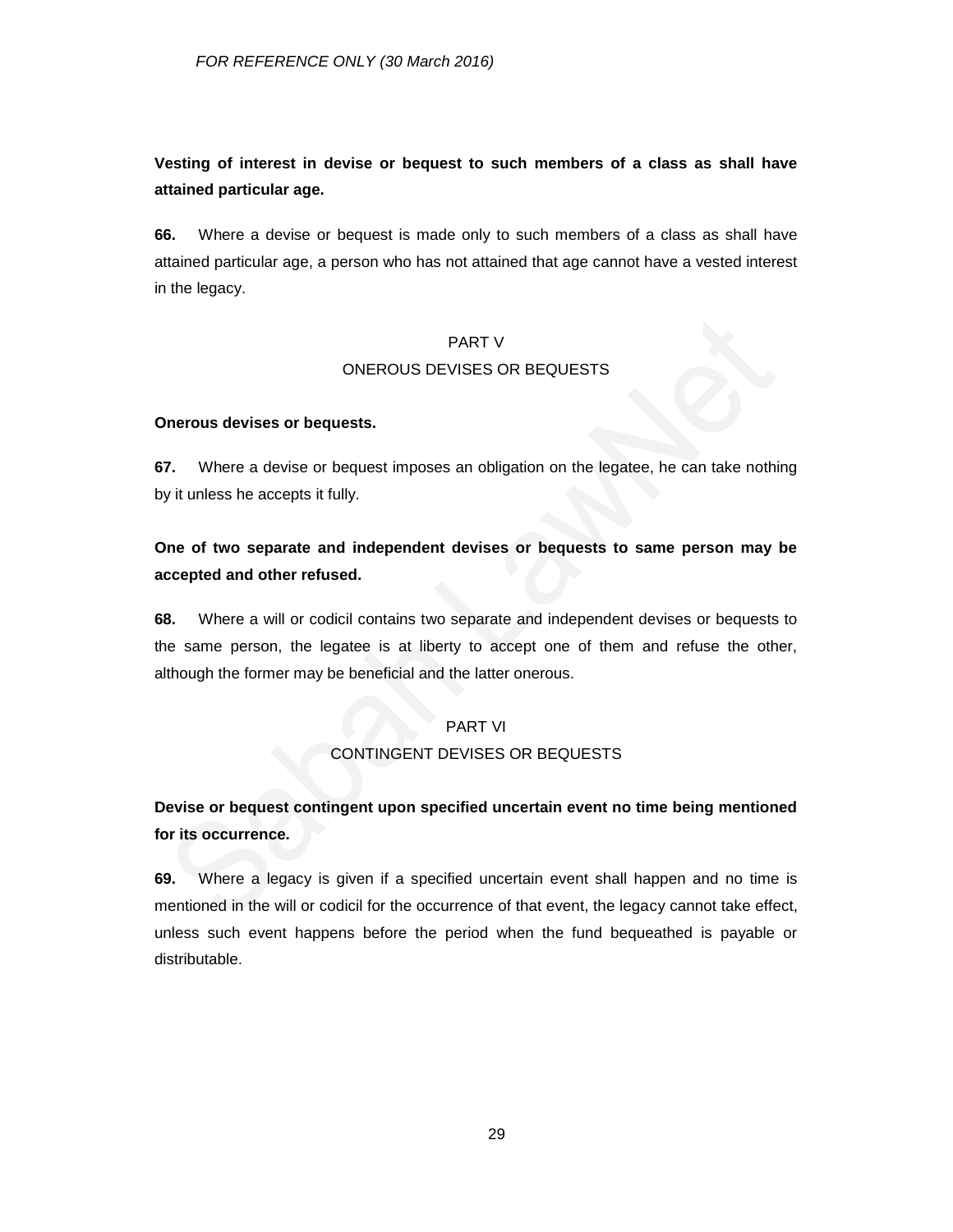## **Devise or bequest to such of certain persons as shall be surviving at some period not specified.**

**70.** Where a devise or bequest is made to such of certain persons as shall be surviving at some period, but the exact period is not specified, the legacy shall go to such of them as are alive at the time of payment or distribution, unless a contrary intention appears by the will or codicil.

### PART VII

## CONDITIONAL DEVISES OR BEQUESTS

## **Devise or bequest upon impossible condition.**

**71.** A devise or bequest upon an impossible condition is void.

## **Devise or bequest upon illegal or immoral condition.**

**72.** A devise or bequest upon a condition, the fulfilment of which would be contrary to law or to morality, is void.

## **Fulfilment of condition precedent to vesting of legacy.**

**73.** Where a will or codicil imposes a condition to be fulfilled before the legatee can take a vested interest in the thing devised or bequeathed, the condition shall be considered to have been fulfilled if it has been substantially complied with.

### **Devise or bequest to A and on failure of prior devise or bequest to B.**

**74.** Where there is a devise or bequest to one person and a devise or bequest of the same thing to another, if the prior devise or bequest shall fail, the second devise or bequest shall take effect upon the failure of the prior devise or bequest although the failure may not have occurred in the manner contemplated by the testator.

### **When second devise or bequest not to take effect on failure of first.**

**75.** Where the will or codicil shows an intention that the second devise or bequest shall take effect only in the event of the first devise or bequest failing in a particular manner, the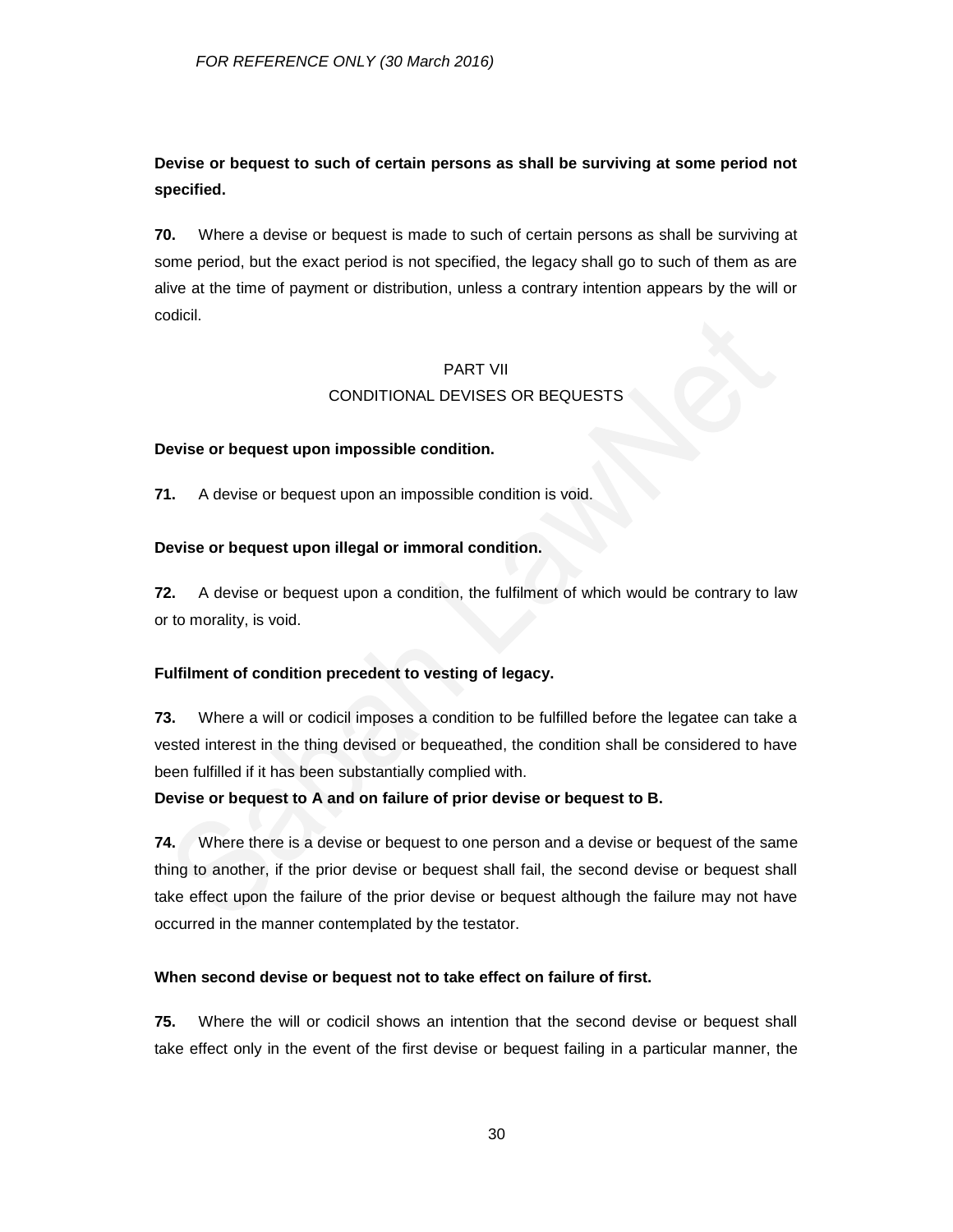second devise or bequest shall not take effect, unless the prior devise or bequest fails in that particular manner.

#### **Devise or bequest over, conditional upon happening of specified uncertain event.**

**76.** (1) A devise or bequest may be made to any person with the condition superadded that, in case a specified uncertain event shall happen, the thing devised or bequeathed shall go to another person, or that in case a specified uncertain event shall not happen, the thing devised or bequeathed shall go over to another person.

(2) In each case, the ulterior devise or bequest is subject to the rules contained in sections 65, 66, 67, 68, 69, 70, 7l, 72, 74 and 75.

#### **Condition must be strictly fulfilled.**

**77.** An ulterior devise or bequest of the kind contemplated by section 76 cannot take effect, unless the condition is strictly fulfilled.

### **Original devise or bequest not affected by invalidity of second.**

**78.** If the ulterior devise or bequest be not valid, the original devise or bequest is not affected by it.

## **Devise or bequest conditioned that it shall cease to have effect in case a specified uncertain event shall happen or not happen.**

**79.** A devise or bequest may be made with the condition superadded that it shall cease to have effect in case a specified uncertain event shall happen, or in case a specified uncertain event shall not happen.

### **Such condition must not be invalid under section 65.**

**80.** In order that a condition that a devise or bequest shall cease to have effect may be valid, it is necessary that the event to which it relates be one which could legally constitute the condition of a devise or bequest as contemplated by section 65.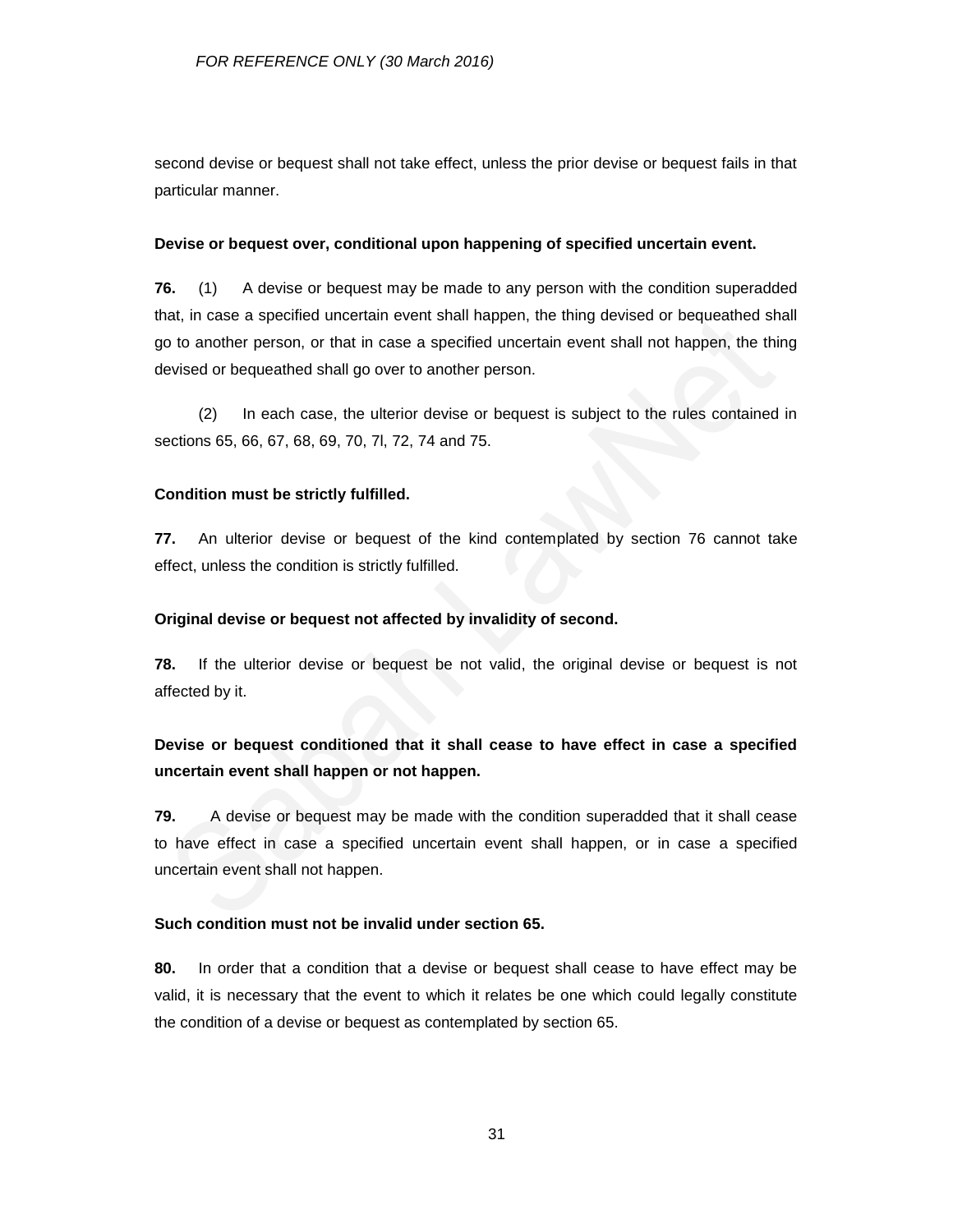## **Result of legatee rendering impossible or indefinitely postponing act for which no time specified, and on non-performance of which subject matter to go over.**

**81.** Where a devise or bequest is made with a condition superadded that, unless the legatee shall perform a certain act, the subject matter of the devise or bequest shall go to another person, or the devise or bequest shall cease to have effect but no time is specified for the performance of the act; if the legatee takes any step which renders impossible or indefinitely postpones the performance of the act required, the legacy shall go as if the legatee had died without performing such act.

## **Performance of condition, precedent or subsequent within specified time. Further time in case of fraud.**

**82.** Where the will or codicil requires an act to be performed by the legatee within a specified time, either as a condition to be fulfilled before the legacy is enjoyed, or as a condition upon the non-fulfilment of which the subject-matter of the devise or bequest is to go over to another person or the devise or bequest is to cease to have effect, the act must be performed within the time specified, unless the performance of it be prevented by fraud, in which case such further time shall be allowed as shall be requisite to make up for the delay caused by such fraud.

### PART VIII

# DEVISES OR BEQUESTS WITH DIRECTIONS AS TO APPLICATION OR ENJOYMENT

## **Direction that fund be employed in particular manner following absolute devise or bequest of same to or for benefit of any person.**

**83.** Where a fund is bequeathed absolutely to or for the benefit of any person, but the will or codicil contains a direction that it shall be applied or enjoyed in a particular manner, the legatee shall be entitled to receive the fund as if the will or codicil had contained no such direction.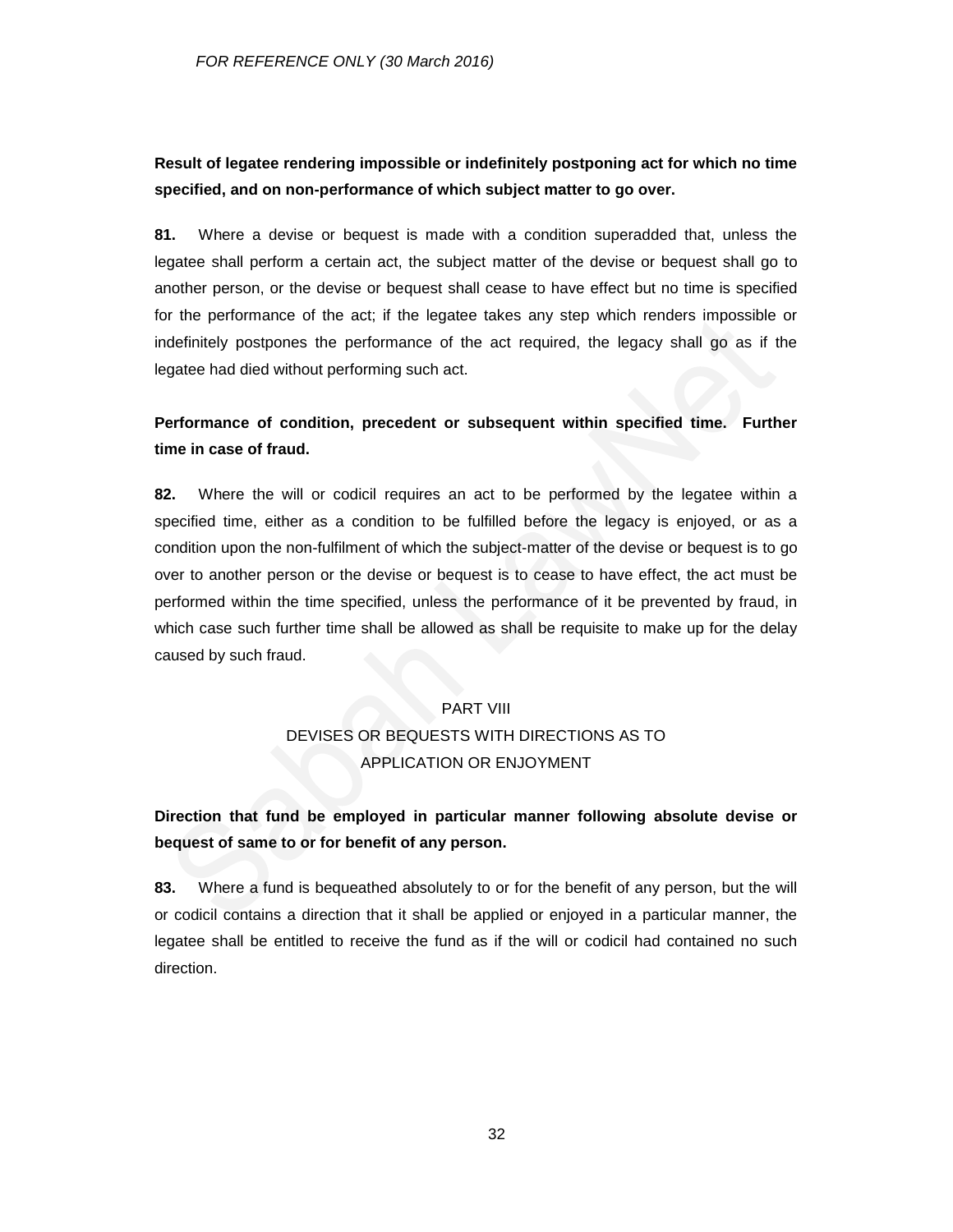## **Direction that mode of enjoyment of absolute devise or bequest is to be restricted, to secure specified benefit for legatee.**

**84.** Where a testator absolutely bequeaths a fund, so as to sever it from his own estate, but directs that the mode of enjoyment of it by the legatee shall be restricted so as to secure a specified benefit for the legatee; if that benefit cannot be obtained for the legatee, the fund belongs to him as if the will or codicil had contained no such direction.

#### **Bequest of fund for certain purposes, some of which cannot be fulfilled.**

**85.** Where a testator does not absolutely bequeath a fund, so as to sever it from his own estate, but gives it for certain purposes, and part of those purposes cannot be fulfilled, the fund, or so much of it as has not been exhausted upon the objects contemplated by the will or codicil, remains a part of the estate of the testator.

### PART IX

## DEVISES OR BEQUESTS TO AN EXECUTOR

#### **Legatee named as executor cannot take unless he shows intention to act as executor.**

**86.** If a legacy is bequeathed to a person who is named an executor of the will, he shall not take the legacy unless he proves the will or otherwise manifests an intention to act as executor.

### PART X

#### SPECIFIC LEGACIES

#### **Specific legacy defined.**

**87.** Where a testator devises or bequeaths to any person a specified part of his property, which is distinguished from all other parts of his property, the legacy is said to be specific.

#### **Bequest of certain sum where stocks, etc., in which invested are described.**

**88.** Where a certain sum is bequeathed, the legacy is not specific merely because the stock, funds or securities in which it is invested are described in the will or codicil.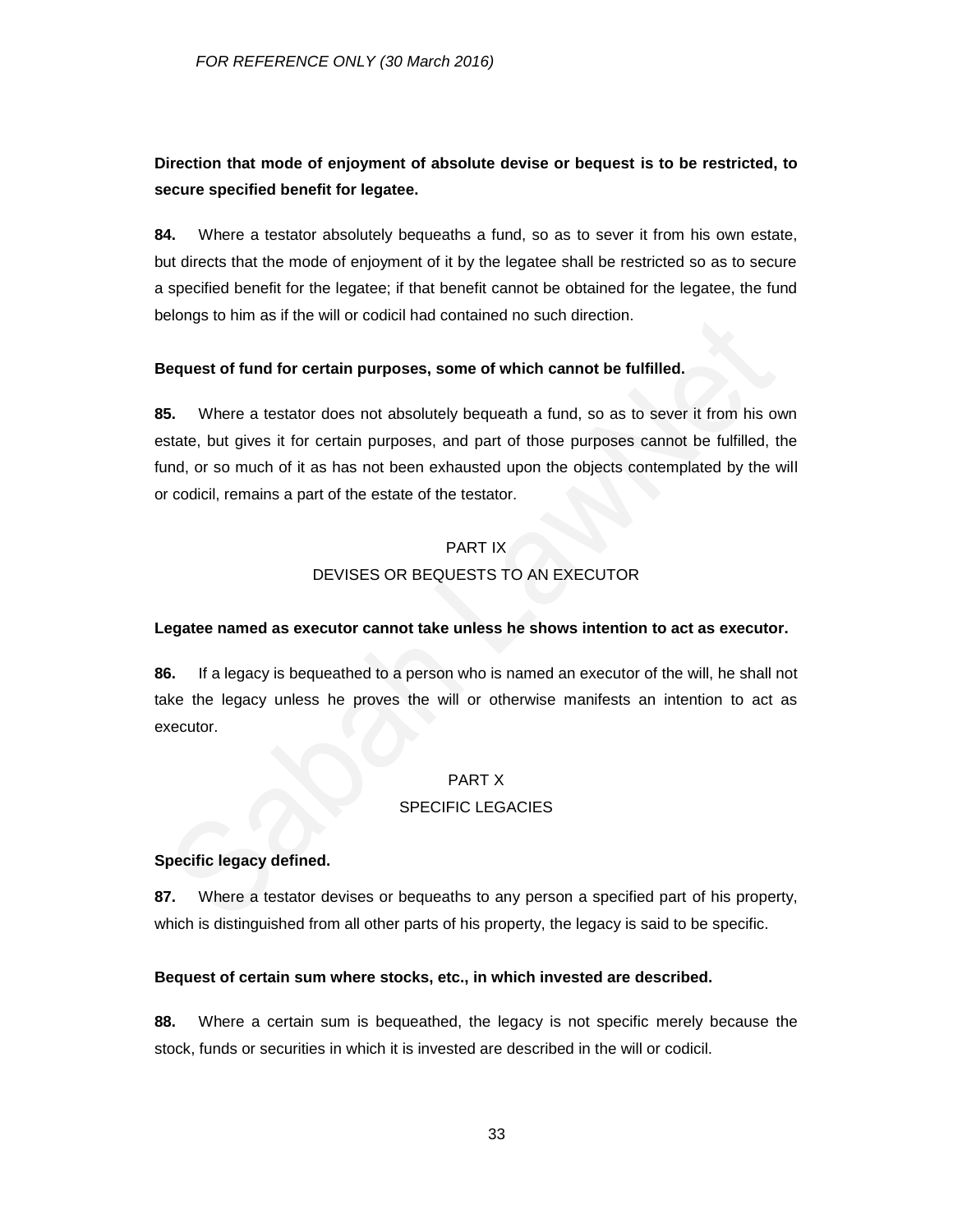## **Bequest of stock where testator had, at date of will, equal or greater amount of stock of same kind.**

**89.** Where a bequest is made in general terms of a certain amount of any kind of stock, the legacy is not specific merely because the testator was, at the date of his will or codicil, possessed of stock of the specified kind to an equal or greater amount than the amount bequeathed.

## **Bequest of money where not payable until part of testator's property disposed of in certain manner.**

**90.** A money legacy is not specific merely because the will or codicil directs its payment to be postponed until some part of the property of the testator has been reduced to a certain form, or remitted to a certain place.

### **When enumerated articles not deemed specifically devised or bequeathed.**

**91.** Where a will or codicil contains a devise or bequest of the residue of the testator's property along with an enumeration of some items of property not previously devised or bequeathed the articles enumerated shall not be deemed to be specifically devised or bequeathed.

### **Retention, in form, of specific devise or bequest to several persons in succession.**

**92.** Where property is specifically devised or bequeathed to two or more persons in succession, it shall be retained in the form in which the testator left it, although it may be of such a nature that its value is continually decreasing.

## **Sale and investment of proceeds of property devised or bequeathed to two or more persons in succession.**

**93.** Where property comprised in a devise or bequest to two or more persons in succession is not specifically devised or bequeathed, it shall, in the absence of any direction to the contrary, be sold, and the proceeds of the sale shall be invested in such securities as the Court may by law authorise or direct, and the fund thus constituted shall be enjoyed by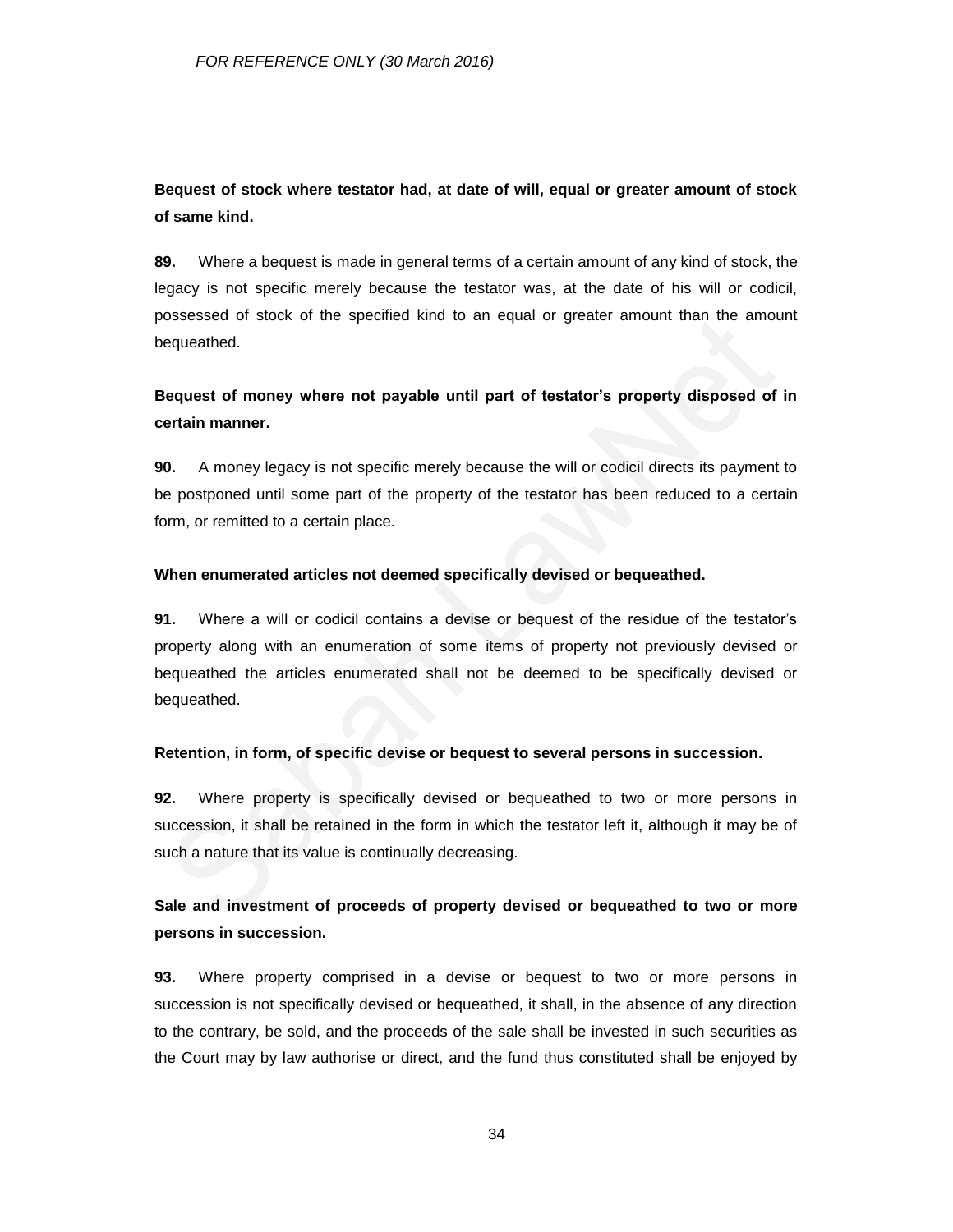the successive legatees according to the terms of the will or codicil.

## **Where deficiency of assets to pay legacies, specific legacy not to abate with general legacies.**

**94.** If there is a deficiency of assets to pay legacies, a specific legacy is not liable to abate with the general legacies.

### PART Xl

## DEMONSTRATIVE LEGACIES

## **Demonstrative legacy defined.**

**95.** Where a testator bequeaths a certain sum of money, or a certain quantity of any other commodity, and refers to a particular fund or stock so as to constitute the same the primary fund or stock out of which payment is to be made, the legacy is said to be demonstrative.

## **Order of payment when legacy directed to be paid out of fund the subject of specific legacy.**

**96.** Where a portion of a fund is specifically bequeathed and a legacy is directed to be paid out of the same fund, the portion specifically bequeathed shall first be paid to the legatee, and the demonstrative legacy shall be paid out of the residue of the fund and, so far as the residue shall be deficient, out of the general assets of the testator.

## PART XII ADEMPTION OF LEGACIES

## **Ademption explained.**

**97.** If anything which has been specifically devised or bequeathed does not belong to the testator at the time of his death, or has been converted into property of a different kind, the legacy is adeemed; that is, it cannot take effect, by reason of the subject-matter having been withdrawn from the operation of the will or codicil.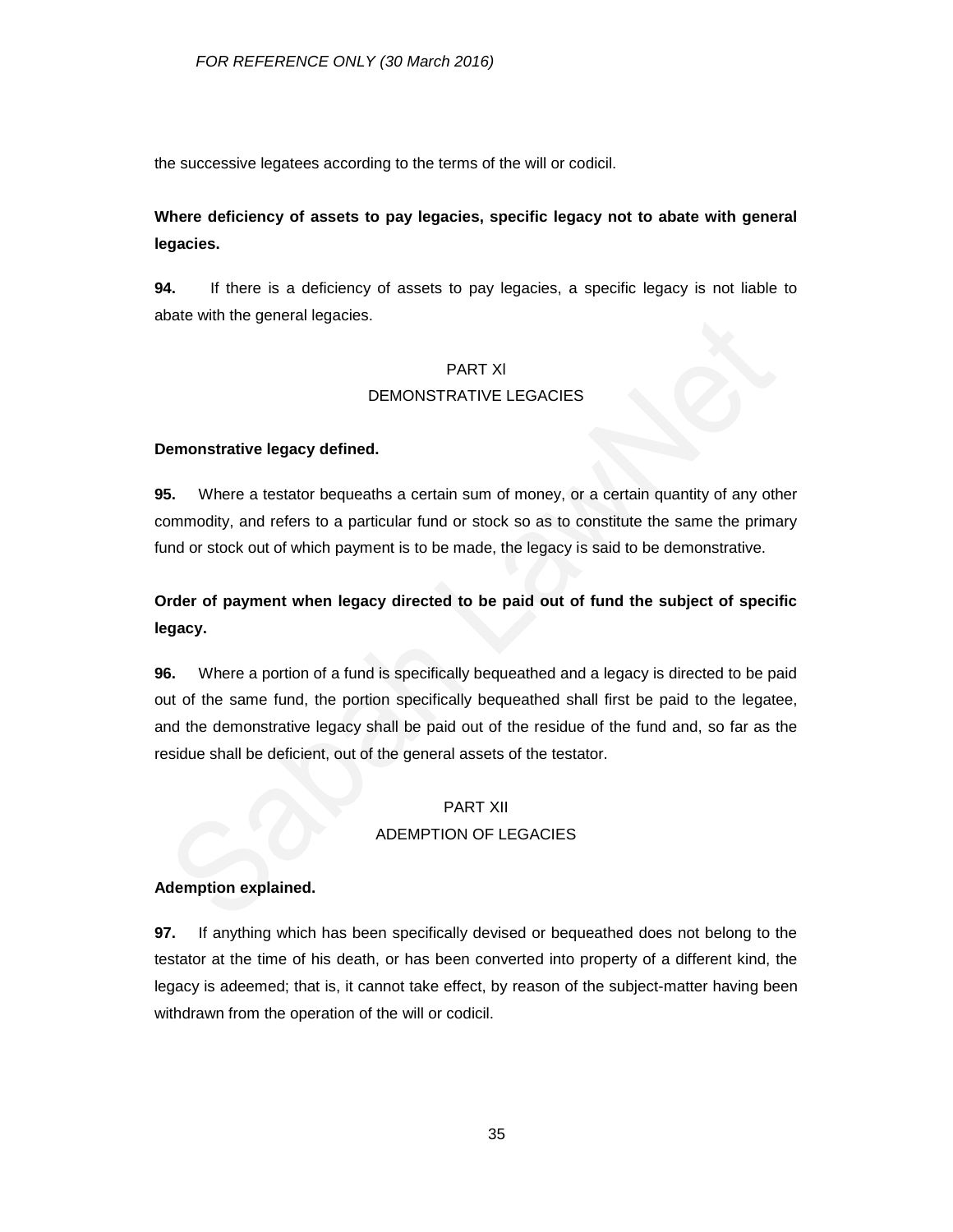#### **Non-ademption of demonstrative legacy.**

**98.** A demonstrative legacy is not adeemed by reason that the property on which it is charged by the will or codicil does not exist at the time of the death of the testator, or has been converted into property of a different kind, but it shall in such case be paid out of the general assets of the testator.

### **Ademption of specific bequest of right to receive something from third party.**

**99.** Where the thing specifically bequeathed is the right to receive something of value from a third party, and the testator himself receives it, the bequest is adeemed.

## **Ademption** *pro tanto* **by testator's receipt of part of entire thing specifically bequeathed.**

**100.** The receipt by the testator of a part of an entire thing specifically bequeathed shall operate as an ademption of the legacy to the extent of the sum so received.

## **Ademption** *pro tanto* **by testator's receipt of portion of entire fund of which portion has been specifically bequeathed.**

**101.** If a portion of an entire fund or stock is specifically bequeathed, the receipt by the testator of a portion of the fund or stock shall operate as an ademption only to the extent of the amount so received; and the residue of the fund or stock shall be applicable to the discharge of the specific legacy.

**Order of payment where portion of fund specifically bequeathed to one legatee, and legacy charged on same fund to another, and, testator having received portion of that fund, remainder insufficient to pay both legacies.**

**102.** Where a portion of a fund is specifically bequeathed to one legatee, and a legacy charged on the same fund is bequeathed to another legatee, then, if the testator receives a portion of that fund, and the remainder of the fund is insufficient to pay both the specific and the demonstrative legacy, the specific legacy shall be paid first, and the residue (if any) of the fund shall be applied so far as it will extend in payment of the demonstrative legacy, and the rest of the demonstrative legacy shall be paid out of the general assets of the testator.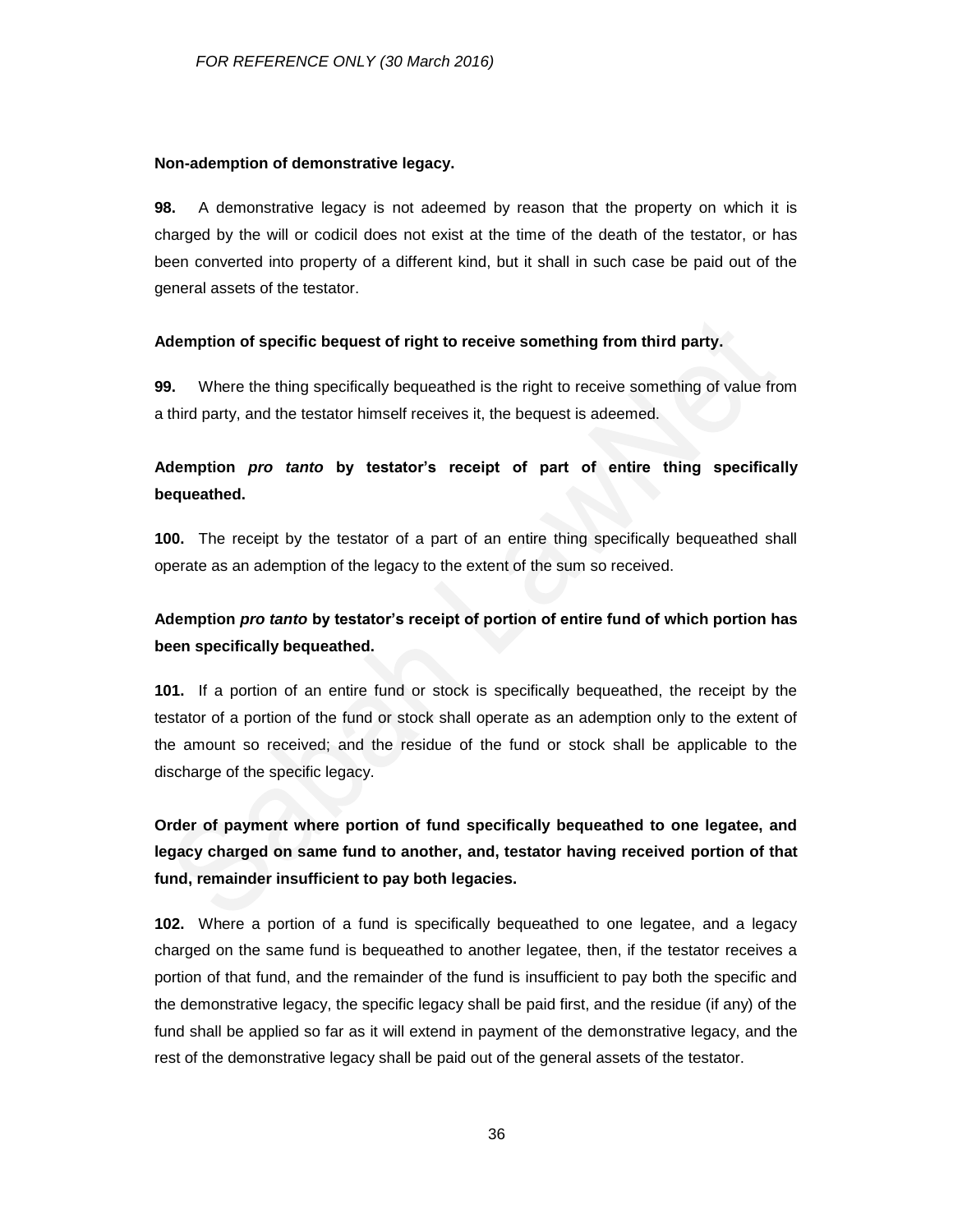### **Ademption where stock specifically bequeathed, does not exist at testator's death.**

**103.** Where stock which has been specifically bequeathed does not exist at the testator's death, the legacy adeemed.

## **Ademption** *pro tanto* **where stock, specifically bequeathed, exists in part only at testator's death.**

**104.** Where stock which has been specifically bequeathed exists only in part at the testator's death, the legacy is adeemed so far as regards that part of the stock which has ceased to exist.

## **Non-ademption of specific bequest of goods described as connected with certain place, by reason of removal.**

**105.** A specific bequest of goods under a description connecting them with a certain place is not adeemed by reason that they have been removed from such place from any temporary cause, or by fraud, or without the knowledge or sanction of the testator.

### **When removal of thing bequeathed does not constitute ademption.**

**106.** The removal of the thing bequeathed from the place in which it is stated in the will or codicil to be situated does not constitute an ademption, where the place is only referred to in order to complete the description of what the testator meant to bequeath.

## **When thing bequeathed is a valuable to be received by testator from third person and testator himself, or his representative, receives it.**

**107.** Where the thing bequeathed is not the right to receive something of value from a third person, but the money or other commodity which may be received from the third person by the testator himself or by his representatives, the receipt of such sum of money or other commodity by the testator shall not constitute an ademption; but if he mixes it up with the general mass of his property, the legacy is adeemed.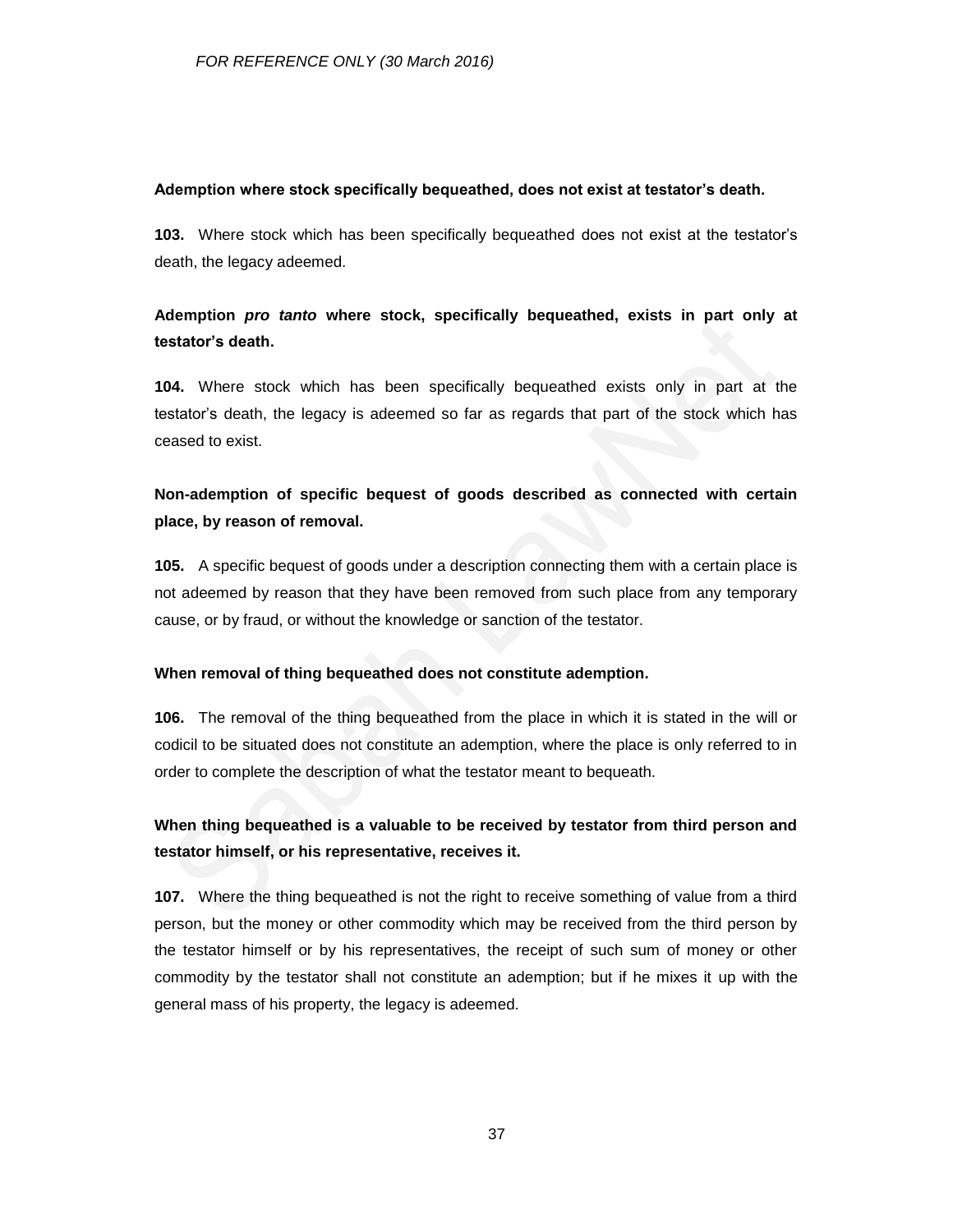## **Change by operation of law of subject of specific bequest between date of will and testator's death.**

**108.** Where a thing specifically bequeathed undergoes a change between the date of the will or codicil and the testator's death, and the change takes place by operation of law, or in the course of execution of the provisions of any legal instrument under which the thing bequeathed was held, the legacy is not adeemed by reason of such change.

### **Change of subject without testator's knowledge.**

**109.** Where a thing specifically bequeathed undergoes a change between the date of the will or codicil and the testator's death, and the change takes place without the knowledge or sanction of the testator, the legacy is not adeemed.

### **Stock specifically bequeathed lent to third party on condition that it be replaced.**

**110.** Where stock which has been specifically bequeathed is lent to a third party on condition that it shall be replaced and it is replaced accordingly, the legacy is not adeemed.

## **Stock specifically bequeathed sold but replaced, and belonging to testator at his death.**

**111.** Where stock specifically bequeathed is sold, and an equal quantity of the same stock is afterwards purchased and belongs to the testator at his death, the legacy is not adeemed.

# PART XIII PAYMENT OF LIABILITIES IN RESPECT OF SUBJECT OF DEVISE OR BEQUEST

### **Non-liability of executor to exonerate specific legatees.**

**112.** (1) Where property specifically devised or bequeathed is subject at the death of the testator to any pledge, lien, charge or incumbrance created by the testator himself or by any person under whom he claims, then, unless a contrary intention appears by the will or codicil, the legatee, if he accepts the devise or bequest, shall accept it subject to such pledge, lien, charge or incumbrance, and shall (as between himself and the testator's estate) be liable to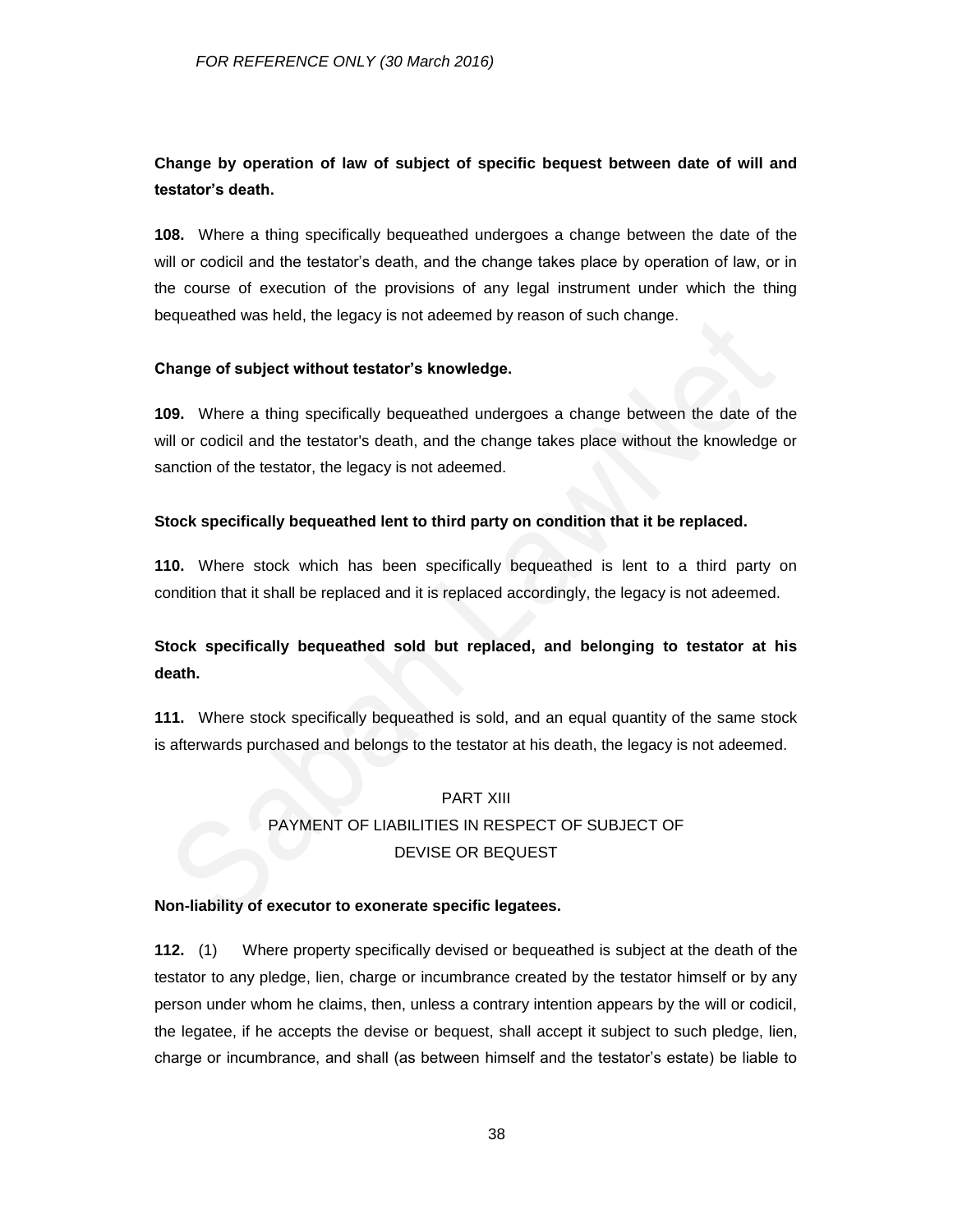make good the amount of such pledge, lien, charge or incumbrance.

(2) A contrary intention shall not be inferred from any direction which the will or codicil may contain for the payment of the testator's debts generally.

(3) A periodical payment in the nature of land-revenue or in the nature of rent or rate is not such an incumbrance as is contemplated by this section.

## **Completion of testator's title to things devised or bequeathed to be at cost of his estate.**

**113.** Where anything is to be done to complete the testator's title to the thing devised or bequeathed, it is to be done at the cost of the testator's estate.

## **Exoneration of legatee's property for which land revenue rent or rate payable periodically.**

**114.** Where there is a devise or bequest of any interest in property in respect of which payment in the nature of land-revenue or in the nature of rent or rate has to be made periodically, the estate of the testator shall (as between such estate and the legatee) make good such payments or a proportion of them, as the case may be, up to the day of his death.

### **Exoneration of specific legatee's stock in joint stock company.**

**115.** In the absence of any direction in the will or codicil, where there is a specific bequest of stock in a joint stock company, if any call or other payment is due from the testator at the time of his death in respect of the stock, such call or payment shall, as between the testator's estate and the legatee, be borne by the estate; but, if any call or other payment becomes due in respect of such stock after the testator's death, the same shall, as between the testator's estate and the legatee, be borne by the legatee, if he accepts the bequest.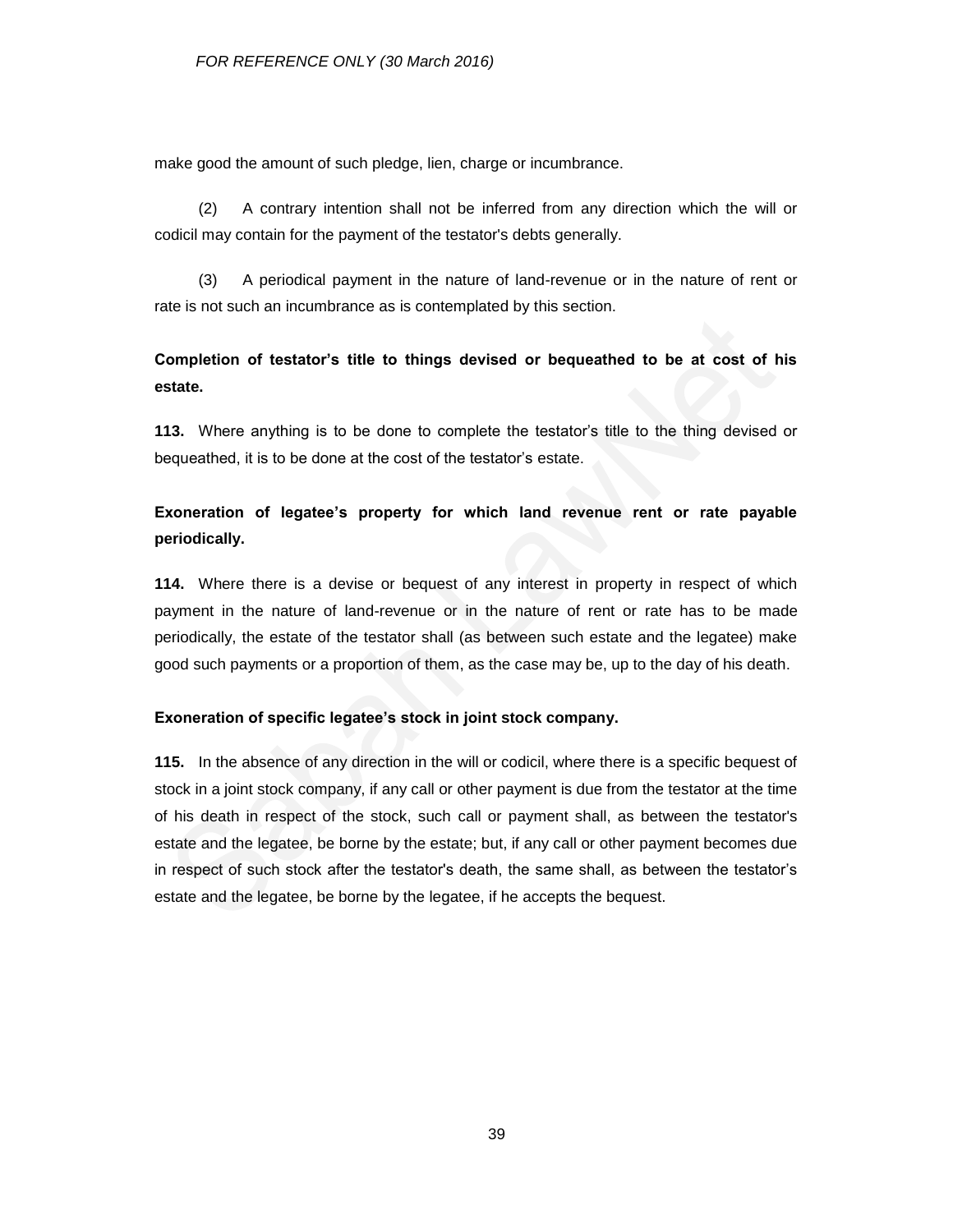# PART XIV BEQUESTS OF THINGS DESCRIBED IN GENERAL TERMS

### **Bequest of thing described in general terms.**

**116.** If there is a bequest of something described in general terms, the executor must purchase for the legatee what may reasonably be considered to answer the description.

### PART XV

### BEQUESTS OF THE INTEREST OR PRODUCE OF A FUND

### **Bequest of interest or produce of fund.**

**117.** Where the interest or produce of a fund is bequeathed to any person, and the will or codicil affords no indication of an intention that the enjoyment of the bequest should be of limited duration, the principal as well as the interest shall belong to the legatee.

## PART XVI

## BEQUESTS OF ANNUITIES

### **Annuity created by will payable for life only unless contrary intention appears by will.**

**118.** Where an annuity is created by will or codicil, the legatee is entitled to receive it for his life only, unless a contrary intention appears by the will or codicil, notwithstanding that the annuity is directed to be paid out of the property generally, or that a sum of money is bequeathed to be invested in the purchase of it.

**Period of vesting where will directs that annuity be provided out of proceeds of property, or out of property generally, or where money bequeathed to be invested in purchase of annuity.**

**119.** Where the will or codicil directs that an annuity shall be provided for any person out of the proceeds of property or out of property generally, or where money is bequeathed to be invested in the purchase of any annuity for any person, on the testator's death the legacy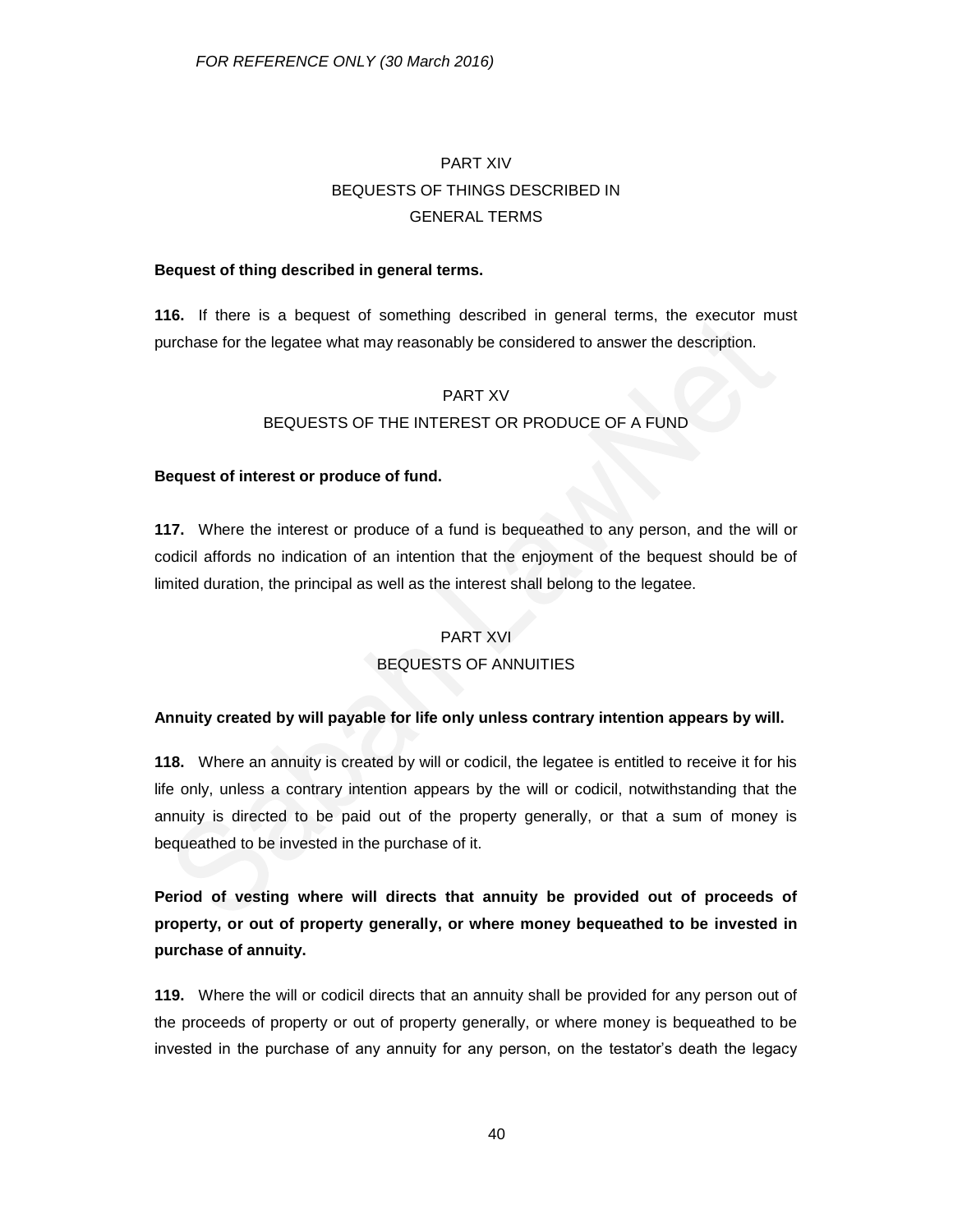vests in interest in the legatee, and he is entitled at his option to have an annuity purchased for him or to receive the money appropriated for that purpose by the will or codicil.

#### **Abatement of annuity.**

**120.** Where an annuity is bequeathed, but the assets of the testator are not sufficient to pay all the legacies given by the will and codicil, if any, the annuity shall abate in the same proportion as the other pecuniary legacies given by the will and codicil, if any.

### **Where gift of annuity and residuary gift, whole annuity to be first satisfied.**

**121.** Where there is a gift of an annuity and a residuary gift, the whole of the annuity is to be satisfied before any part of the residue is paid to the residuary legatee, and, if necessary, the capital of the testator's estate shall be applied for that purpose.

## PART XVII LEGACIES TO CREDITORS AND PORTIONERS

### **Creditor** *prima facie* **entitled to legacy as well as debt.**

**122.** Where a debtor bequeaths a legacy to his creditor, and it does not appear from the will or codicil that the legacy is meant as a satisfaction of the debt, the creditor shall be entitled to the legacy as well as to the amount of the debt.

### **Child** *prima facie* **entitled to legacy as well as portion**.

**123.** Where a parent, who is under obligation by contract to provide a portion for a child, fails to do so, and afterwards bequeaths a legacy to the child, and does not intimate by his will or codicil that the legacy is meant as a satisfaction of the portion, the child shall be entitled to receive the legacy as well as the portion.

#### **No ademption by subsequent provision for legatee.**

**124.** No devise or bequest shall be wholly or partially adeemed by a subsequent provision made by settlement or otherwise for the legatee.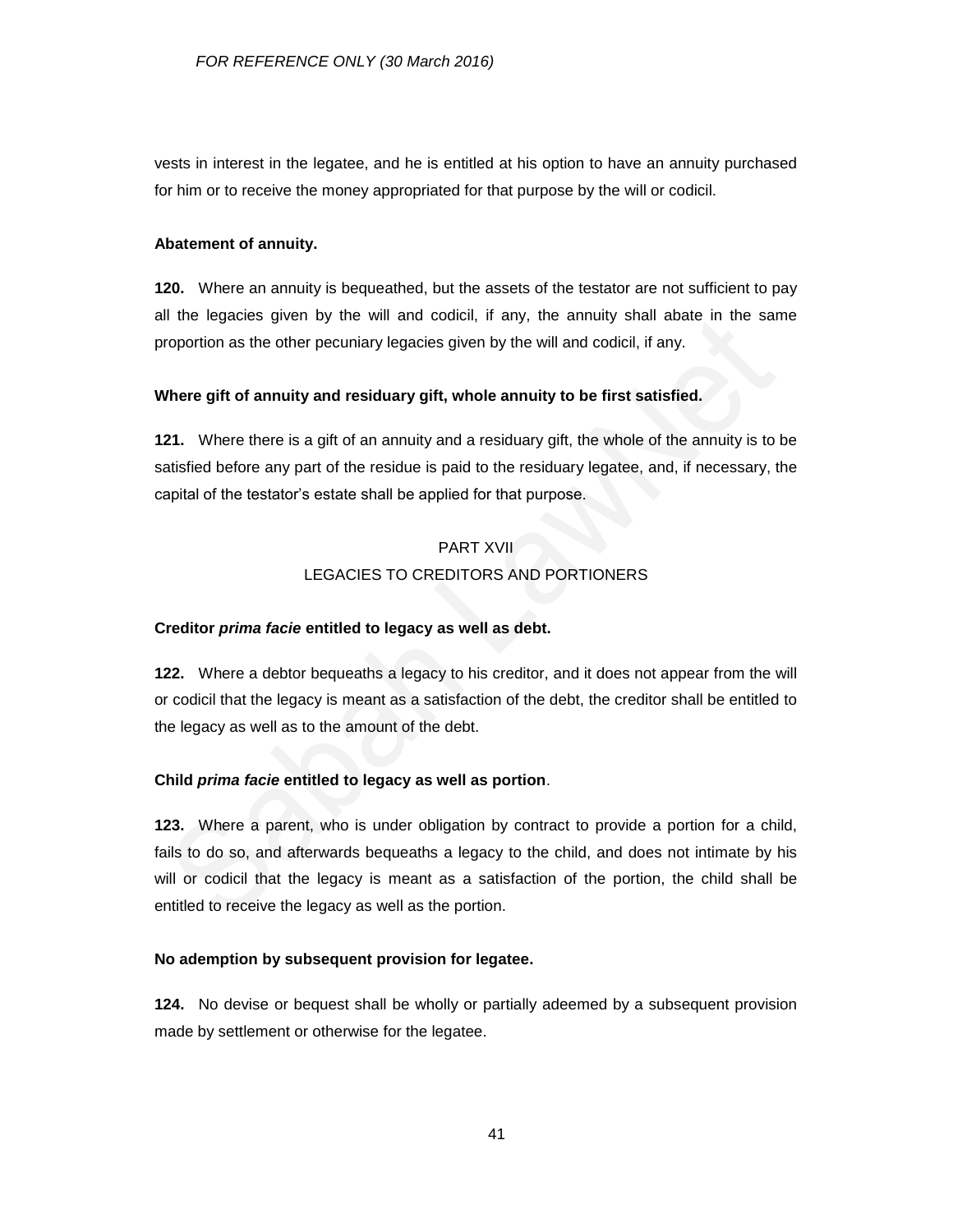## PART XVIII **ELECTION**

### **Circumstances in which election takes place.**

**125.** Where a person, by his will or codicil, professes to dispose of something which he has no right to dispose of, the person to whom the thing belongs shall elect either to confirm such disposition or to dissent from it, and in the latter case, he shall give up any benefits which may have been provided for him by the will or codicil.

## **Devolution of interest relinquished by owner.**

**126.** Any benefits given up in the circumstances stated in section 125 shall devolve as if they had not been disposed of by the will or codicil in favour of the legatee, subject, nevertheless, to the charge of making good to the disappointed legatee the amount or value of the gift attempted to be given to him by the will or codicil.

### **Testator's belief as to his ownership immaterial.**

**127.** The provisions of sections 125 and 126 apply whether the testator does or does not believe that which he professes to dispose of by his will or codicil to be his own.

## **Devise or bequest for person's benefit how regarded for purpose of election.**

**128.** A devise or bequest for a person's benefit is, for the purpose of election, the same thing as a devise or bequest made to himself.

## **Person deriving benefit indirectly not put to election.**

**129.** A person taking no benefit directly under a will or codicil, but deriving a benefit under it indirectly, is not put to his election.

## **Person taking in individual capacity under will or codicil may in other character elect to take in opposition.**

**130.** A person who in his individual capacity takes a benefit under a will or codicil may, in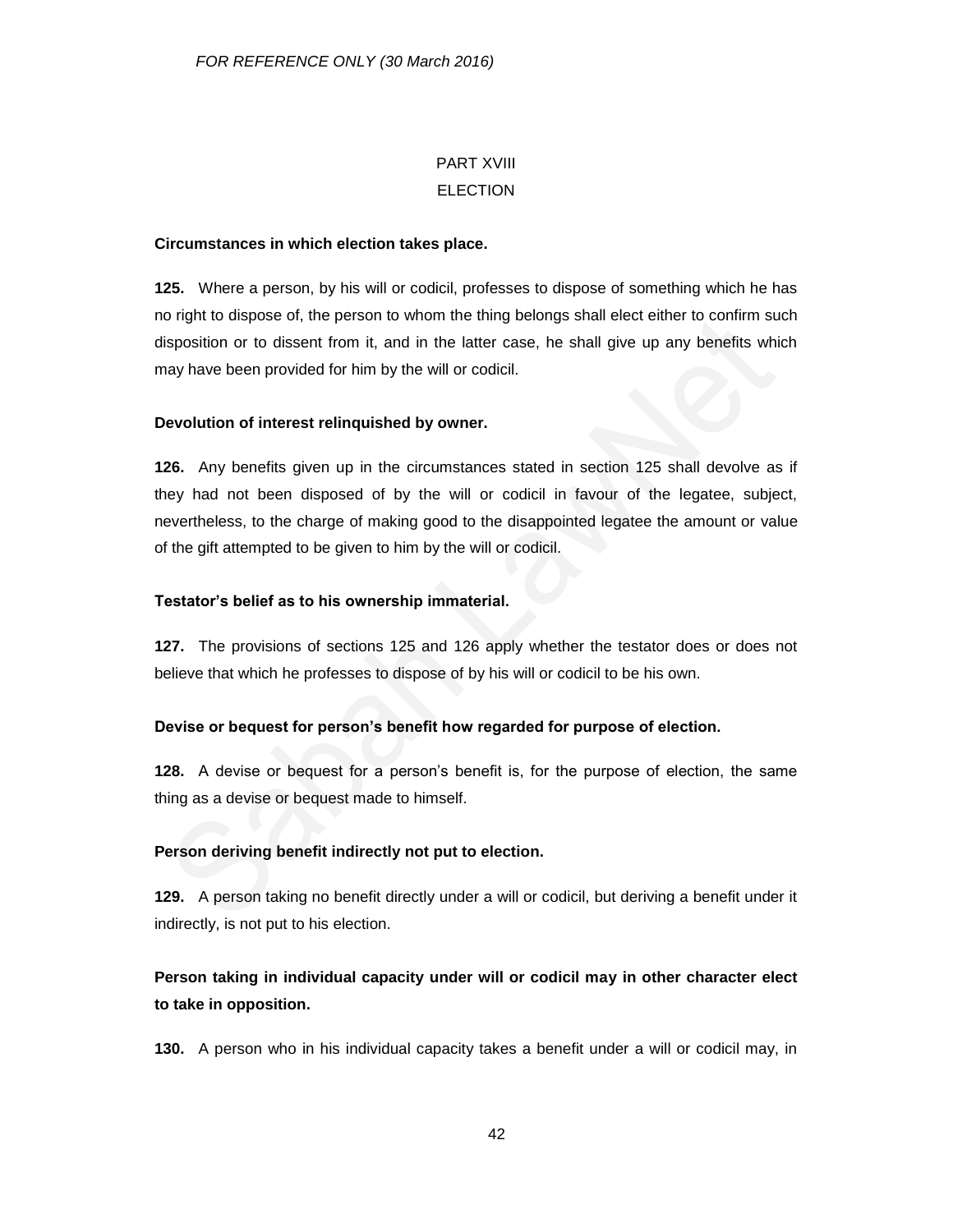another character, elect to take in opposition to the will and codicil.

#### **Exception to provisions of last six sections.**

**131.** Notwithstanding anything contained in sections 125 to 130, where a particular gift is expressed in the will or codicil to be in lieu of something belonging to the legatee which is also in terms disposed of by the will or codicil, then, if the legatee claims that thing, he must relinquish the particular gift, but he is not bound to relinquish any other benefit given to him by the will or codicil.

## **When acceptance of benefit given by will or codicil constitutes election to take under will or codicil.**

**132.** Acceptance of a benefit given by will or codicil constitutes an election by the legatee to take under the will or codicil, if he had knowledge of his right to elect and of those circumstances which would influence the judgment of a reasonable man in making an election, or if he waives inquiry into the circumstances.

### **Circumstances in which knowledge or waiver is presumed or inferred.**

**133.** (1) Such knowledge or waiver of inquiry shall, in the absence of evidence to the contrary, be presumed if the legatee has enjoyed for two years the benefits provided for him by the will or codicil without doing any act to express dissent.

(2) Such knowledge or waiver of inquiry may be inferred from any act of the legatee which renders it impossible to place the persons interested in the subject-matter of the devise or bequest in the same condition as if such act had not been done.

#### **When testator's representatives may call upon legatee to elect.**

**134.** If the legatee does not, within one year after the death of the testator, signify to the testator's representatives his intention to confirm or to dissent from the will or codicil, the representatives shall, upon the expiration of that period, require him to make his election; and, if he does not comply with such requisition within a reasonable time after he has received it, he shall be deemed to have elected to confirm the will or codicil.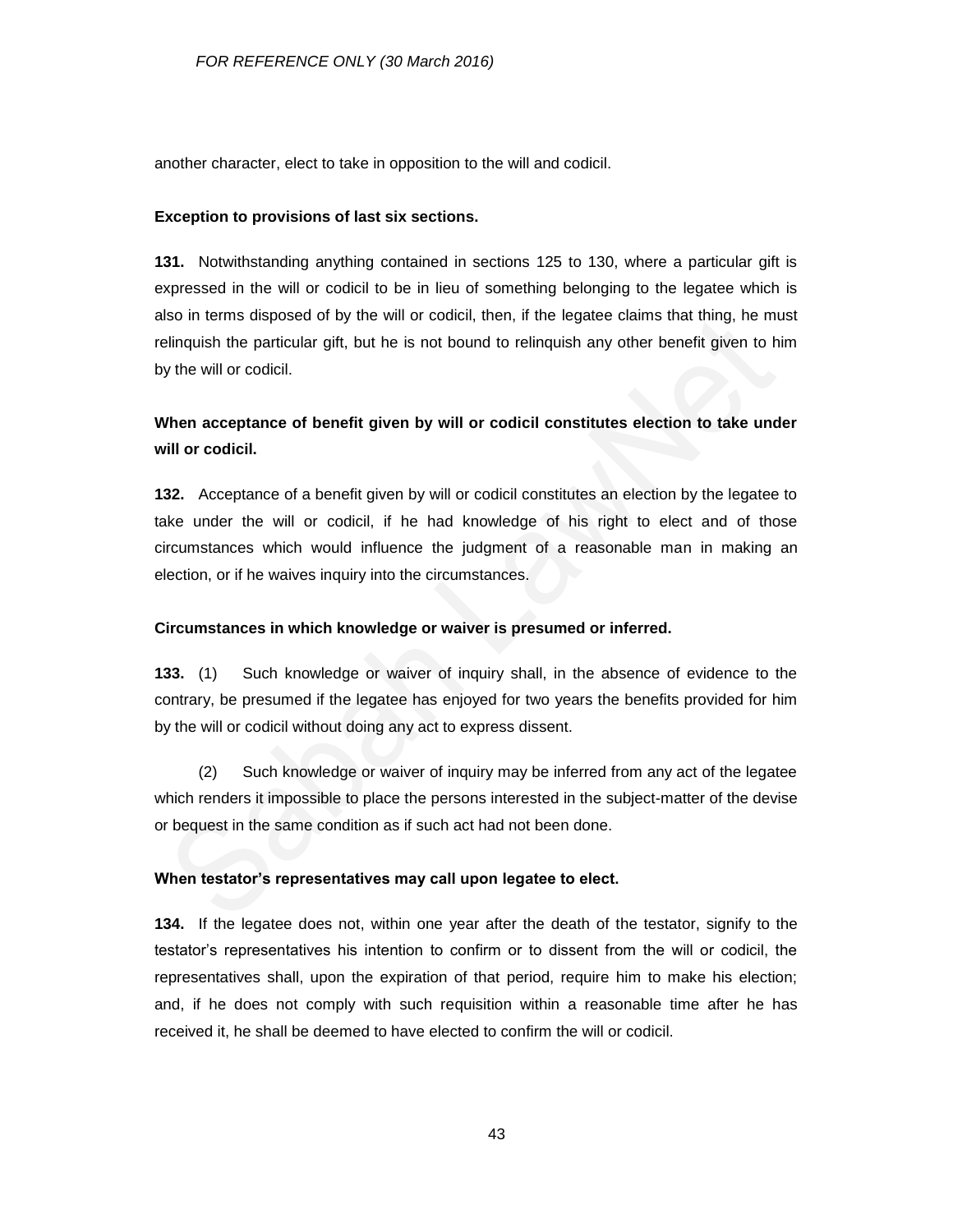#### **Postponement of election in case of disability.**

**135.** In case of disability, the election shall be postponed until the disability ceases, or until the election is made by some competent authority.

### PART XIX

### GIFTS IN CONTEMPLATION OF DEATH

#### **Property transferable by gift made in contemplation of death.**

**136.** (1) A man may dispose, by gift made in contemplation of death, of any movable property which he could dispose of by will or codicil.

(2) A gift is said to be made in contemplation of death where a man, who is ill and expects to die shortly of his illness, delivers to another the possession of any movable property to keep as a gift in case the donor shall die of that illness.

(3) Such a gift may be resumed by the giver; and shall not take effect if he recovers from the illness during which it was made; nor if he survives the person to whom it was made.

#### PART XX

#### PRIVILEGED WILLS

#### **Privileged wills.**

**137.** Any soldier being employed in an expedition or engaged in actual warfare, or an airman so employed or engaged or any mariner being at sea, may, if he has completed the age of twenty-one years, dispose of his property by a will made in the manner provided in the following section. Such wills are called privileged wills.

#### **Mode of making, and rules for executing privileged wills.**

- **138.** (1) Privileged wills may be in writing, or may be made by word of mouth.
	- (2) The execution of privileged wills shall be governed by the following rules-
		- *(a)* the will may be written wholly by the testator with his own hand. In such